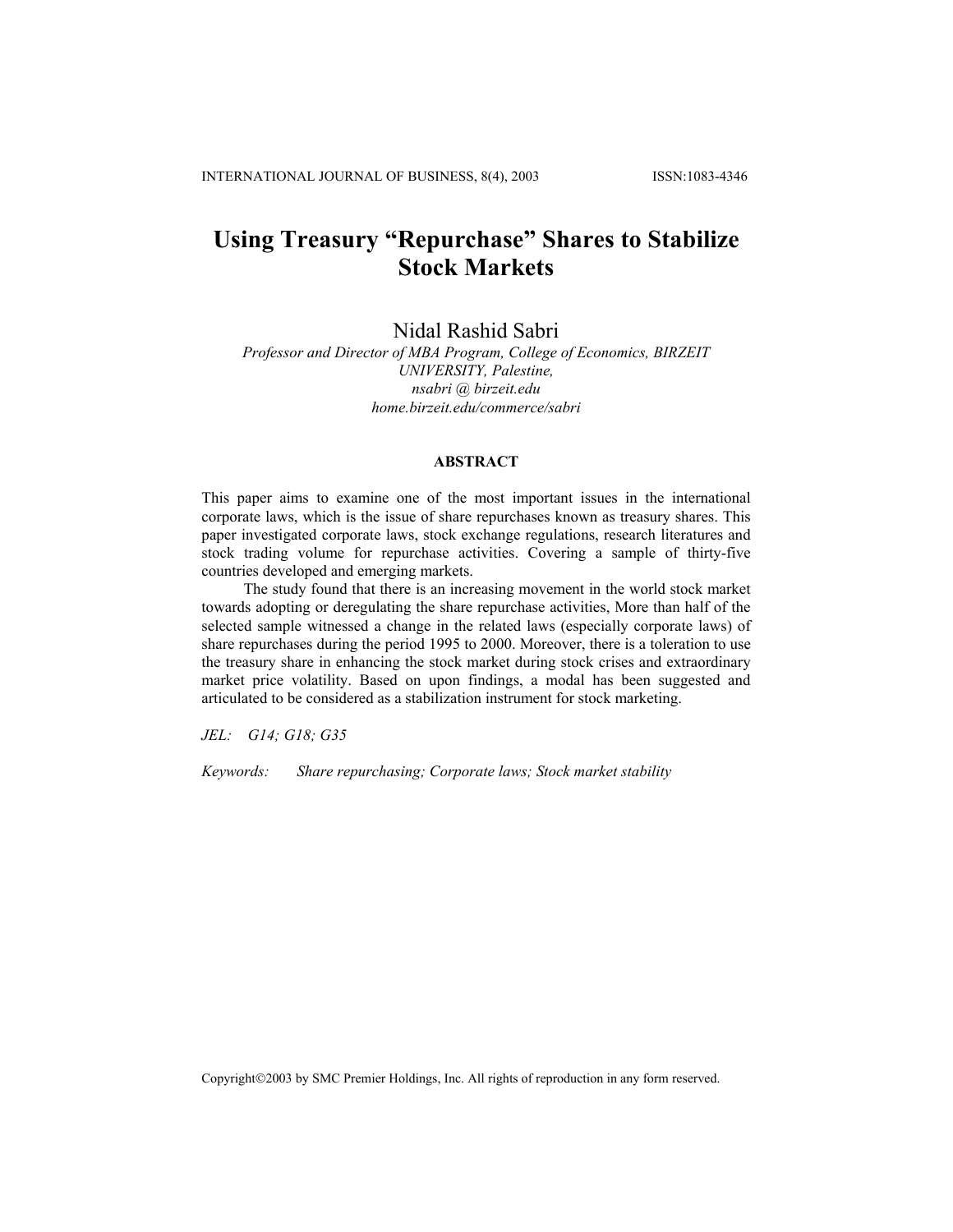#### **I. INTRODUCTION**

The share repurchases is considered as one of the most significant issues in the corporate laws, due to the significant differences that exist in the world corporate laws. Major changes have been taking place concerning the share repurchases in the world stock market during last decade. First: The size of repurchases trading volume as an alternative to dividends has increased significantly. Second: many countries introduced the concept of share repurchases by corporate firms in the last five years. Third: many countries that already legitimized the share repurchasing activities are deregulating, and relaxing conditions and rules to encourage corporations using repurchases as an alternative to dividends, as well as, to serve other purposes including improving of stock prices. Fourth: Other countries moving from share repurchases activities towards holding the repurchased shares in treasury. Fifth: some countries are introducing more liberal rules applying to treasury shares to enhance the stability of stock markets.

 The main purpose of this study is to investigate the issue of share repurchases in the world stock market, in order to suggest a new model of using a treasury stock as a stabilizing instrument in the stock market. In various countries, corporations might repurchase part of their own common stocks, which are fully paid, legally issued, in order to be cancelled or to be held for reselling. While considered as illegal by many other countries, the general known methods of share repurchasing are: repurchase from open market, Dutch auction, fixed –price tender offer repurchases, repurchase from off market and equal access repurchases. Repurchasing of its own shares by a firm is known as share repurchases or shares buybacks. If the repurchased shares are held for limited or unlimited time for future uses or reselling, they are considered as treasury shares. Generally, corporations may repurchase their own shares for one or more of the following reasons: to use for pension and compensation plans for employees, to invest some of the surplus cash, to be used as a substitute for dividends which may have a positive effect on the stock market prices of the company, to establish a market and create additional demand for the company's shares, to adjust owners' equity and capital structure, to take over defensive steps by reducing the public floating shares, to gain tax advantages, to increase earning per share by reducing the outstanding shares of the firm, and to meet merger needs.

 This paper suggests another purpose for a corporation to repurchase and hold its own shares. The suggestion is to use the repurchase activity as a new financial instrument, in order to sustain the stock market price in case of market crisis produced by adverse information and overreaction. The high volatile stock prices, which may lead to stock market crises, have continued to occur in both developed and emerging stock markets in the last fifteen years. Such as the stock market crisis in 1987, 1989 and 1997. This phenomenon is still considered as a major issue in the global stock market, the performance of the stock market was unstable in the last three years. For example, the performance of all world countries stock market index decreased by 25.3% during 1998, while it showed a positive growth in 1999 of about 66.4%, and it decreased again and witnessed a negative record of 9% in the first half of 2000 (IMF, 2000).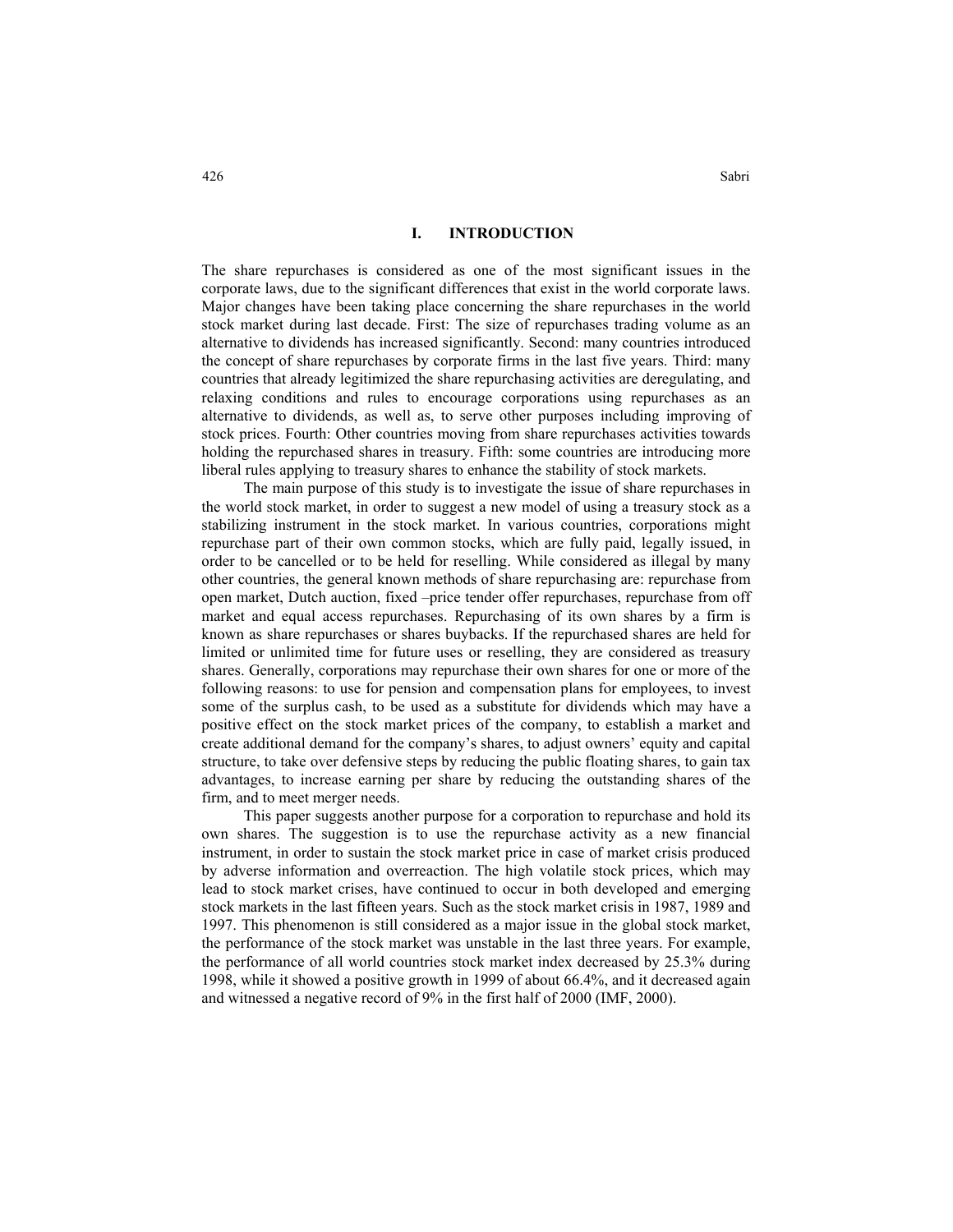| <b>Stock Market</b> | Region        | Countries      | Stock traded value |
|---------------------|---------------|----------------|--------------------|
|                     |               |                | In \$ M (1999)*    |
| Developed           | North America | Canada         | 364625             |
|                     |               | <b>USA</b>     | 18574100           |
|                     |               | Bermuda        | 70                 |
|                     |               | Cayman Islands | 160                |
|                     | Asia          | Japan          | 1849228            |
|                     |               | Hong Kong      | 244886             |
|                     |               | Singapore      | 97985              |
|                     | Europe        | Italy          | 536475             |
|                     |               | France         | 769951             |
|                     |               | Netherlands    | 941804             |
|                     |               | UK             | 1377859            |
|                     |               | Germany        | 1357841            |
|                     |               | Sweden         | 238237             |
|                     |               | Norway         | 54135              |
|                     |               | Ireland        | 50531              |
|                     |               | Spain          | 744315             |
|                     |               | Finland        | 111585             |
|                     |               | Belgium        | 59129              |
|                     |               | Denmark        | 61297              |
|                     |               | Switzerland    | 538955             |
|                     | Oceanic       | Australia      | 105999             |
|                     |               | New Zealand    | 11980              |
| Emerging            | Asia          | Jordan         | 548                |
|                     |               | Saudi Arabia   | 14816              |
|                     |               | Oman           | 529                |
|                     |               | Lebanon        | 91                 |
|                     |               | Taiwan         | 910016             |
|                     |               | Chine          | 377099             |
|                     |               | Malaysia       | 48512              |
|                     |               | Korea          | 733591             |
|                     |               | India          | 122247             |
|                     | Europe        | Greece         | 188722             |
|                     |               | Poland         | 11149              |
|                     | Africa        | Morocco        | 2530               |
|                     |               | South Africa   | 72917              |

**Table 1** The selected sample of the States

Source: IFC factbook, 2000

The mechanism, rational, conditions and methods of share repurchases are different from one country to another, based on different corporate laws, stock exchange stock laws, tax laws, and accounting practices applying to repurchases activities. Accordingly, the study will examine related laws, regulations of corporate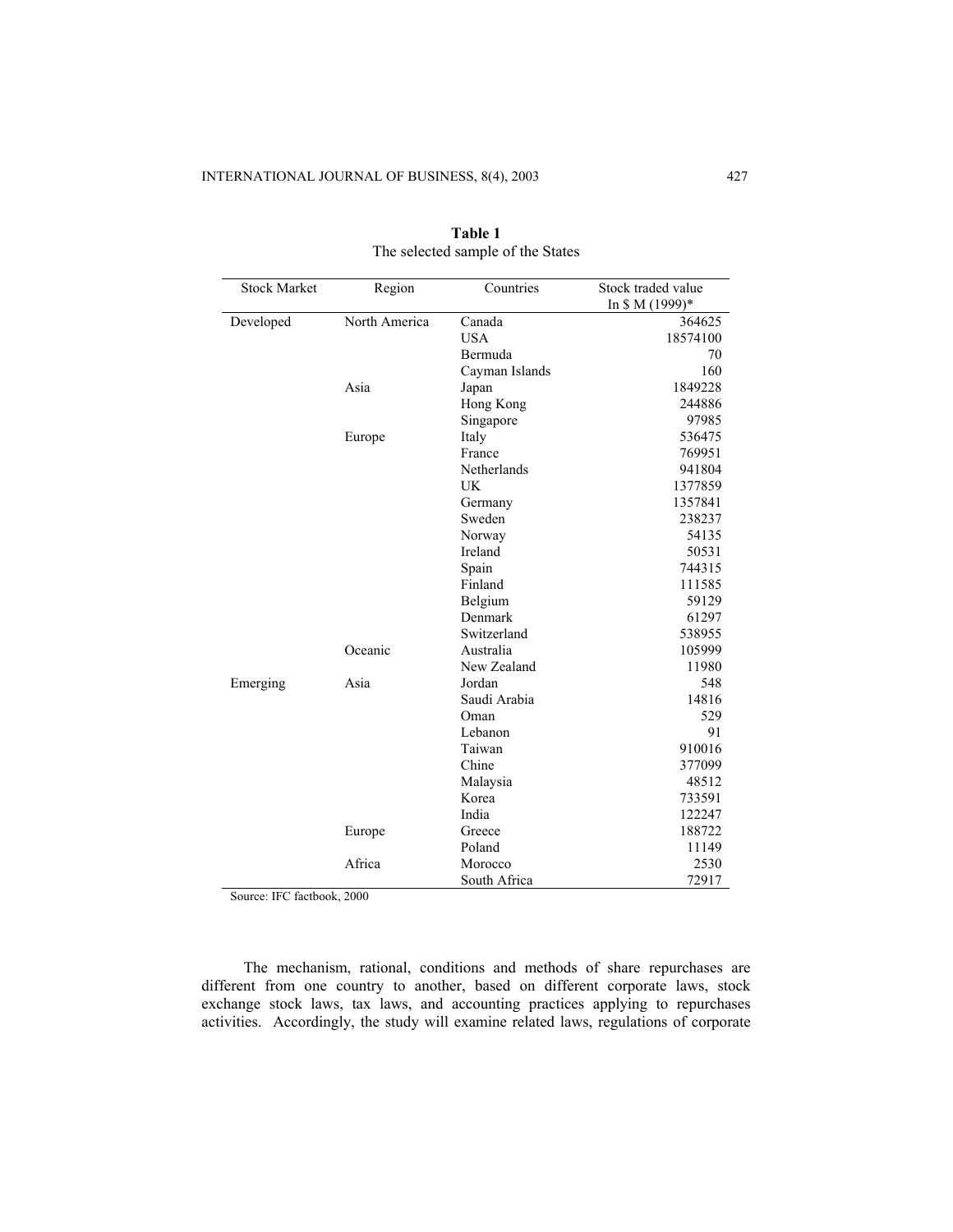and stock exchanges, tax, and accounting practices for a sample of thirty five states. The selected sample represents both developed and emerging markets. In addition, rules and regulations of regional institutions including European Council and International Accounting Standard Committee related to the share repurchases are examined. The investigation covers consulting papers issued by related bodies in various countries related to changing of share repurchase activities' regulations. Table 1 represents the selected sample of the countries for the study, the regions, and the stock traded value in 1999. The sample form about 98% of the total trading value of the world stock market as expressed by trading volume, and include the top 15 countries in the world stock market (IFC, 2000). It includes 22 developed countries, and 13 emerging countries. The developed countries cover of North America, Europe, Asia, and Oceanic (Australia and New Zealand). The emerging countries regions cover Asia, Africa, and Europe.

 The remainder of this research is organized as follows: Section II presents a review of the related literature. Section III provides a review of trading in stock repurchases in the selected sample. Section IV is devoted to findings of the study. Section five represents a suggested model, to use the treasury stock as an instrument in stabilizing the stock market. Finally, last section is devoted to present summary and concluding remarks for the study.

## **II. LITERATURE REVIEW**

The majority of the share repurchase literature is aimed to measure the market response to repurchases announcements, other purposes are examined including tax advantages, takeover defense, and corporate payout policies. This section will be divided into two parts: the first part is related to US, while the second part is devoted to the related research in other countries.

# **A. Research in USA Share Repurchases**

The majority of researches in USA used date of repurchases announcements between 1980 and 1995, in order to compare between dividends and repurchases, or to measure the impact of different methods of share repurchases announcements on the stock prices. Generally, the literature about share repurchases related to US data may be classified into four groups:

The first group is related to measure the market response to open market share repurchase method. Findings of these researches are mixed, while the majority reported positive response. The open market repurchase is the most significant method of share repurchasing in US markets as well as other countries. Various studies examined the market response to this method. Badrinath (2000) examined 200 US firms that completed open market repurchase and concluded that dividend ratios were higher after buybacks activities. Ikenberry et. al., (1995) examined the long-run firm performance following open market share repurchase announcement and found that the average abnormal return for four year return after announcement was 12%. Barth and Kasznik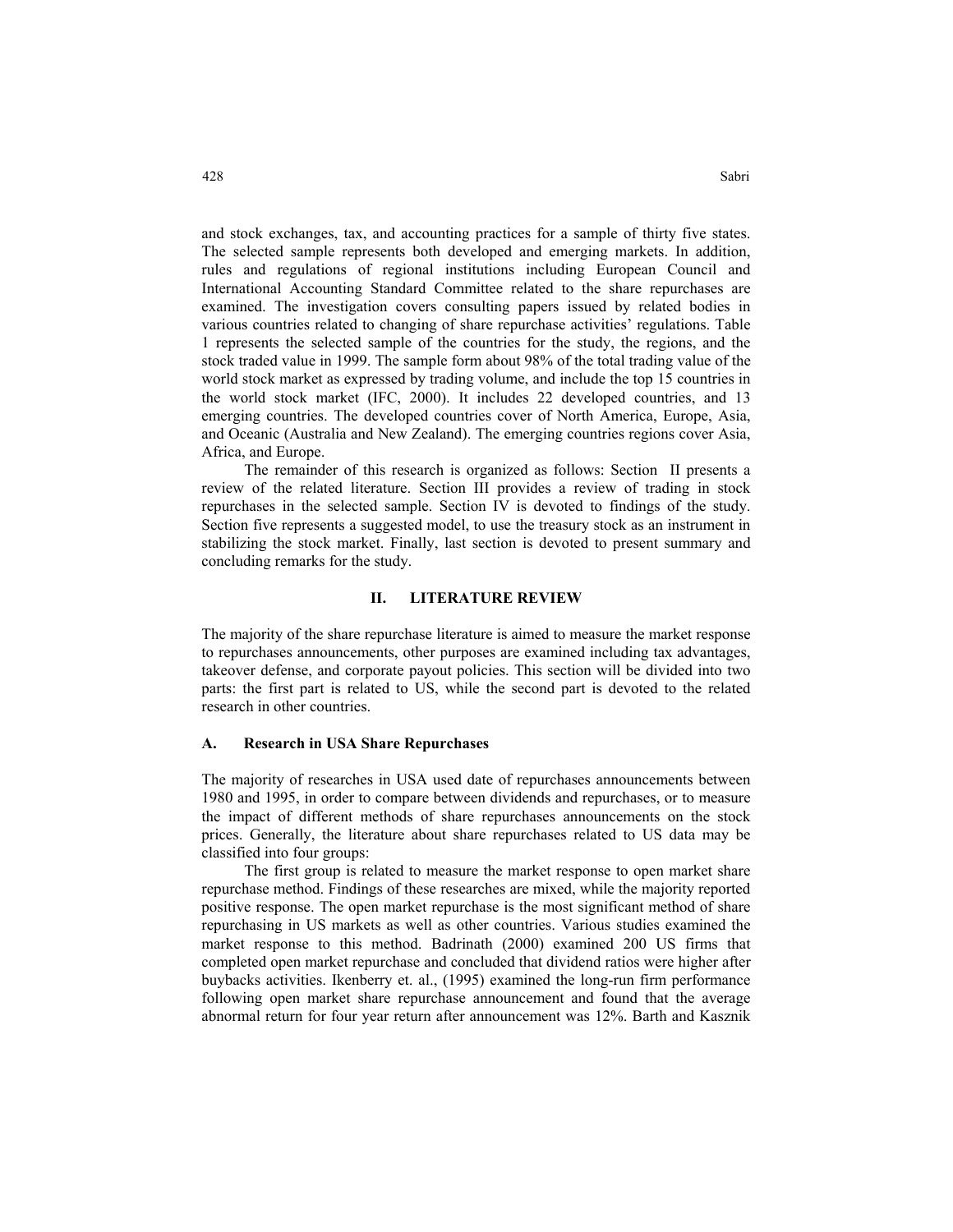(1999) reported that firms with more intangible assets associated with research and development are more likely to announce share repurchases having more positive repurchase announcement returns, and thus conveying good information to the market. McNally (1999) found that market valuation increases with the amount of share repurchasing using open market method. Vafeas and Joy (1995) found evidence that abnormal stock market returns on announcements of open market share repurchases were related to the reduction of agency cost of free cash flows.

The second group examined the market response to other share repurchases methods. For example: Persons (1997) examined the repurchasing share method of tender offer and concluded that a repurchase tender offer is used to signal large information asymmetries, and thus causes larger stock price increase than dividends. DÆmello and Sharoff (2000) examined the repurchase tender offers in case of share undervaluation and found that managers have private information about their firm's favorable future prospects. Nohel and Tarhan (1998) examined tender offer share repurchases through announcement returns, and concluded that operating performance following repurchases improves only in low-growth firms.

Other studies compared between methods of share repurchases and concluded mixed findings. For example: McNally, (1998) compared between fixed price and Dutch auctions methods of share repurchases and concluded that non-tendering shareholders gain the same under both methods, while tendering do better using fixedprice auctions. Lie and McConnell (1998) examined whether earnings improvement following fixed-price self-tender offers is greater than the Dutch auction self-tender offers, and concluded that there was evidence of earnings improvement following both types of self-tender offers. Comment, and Jarrell (1991) suggested that firms announce open market repurchase programs when their shares price is more likely to be undervalued, and found that tender offer method is related to the largest volume of shares and has the largest price reaction. Stephens, and Weisbach (1998) compared the Dutch auction, fixed price tender offer, and open market repurchase program, and found that open market repurchase program is more flexible and may use timing with undervaluation of shares' prices. Best et. al,. (1998) found that share repurchases using fixed price offers signal positive information in short and long term earning revisions, while Dutch auctions have only short term effects.

The third group of related studies compared between dividends and repurchases alternatives and corporate payout policies in general. Feen and Liang, (2000) examined corporate payout policy and suggested that growth in stock options may help to explain the rise in repurchases at the expense of dividends. Guay and Harford (2000) found that repurchasing of shares as cash payout policy allowing managers to distribute transient cash flows with commitment to frequent dividends. Jagannathan et al., (2000) found that dividends are paid by firms with higher permanent operating cash flows following good performance, while repurchasing policy is used by firms with temporary nonoperating cash flows following poor market performance. Ofer and Thaker (1987) reported that the market reacts favorably for a repurchase share program than for dividends announcements, and found that when a firm pays dividends it never uses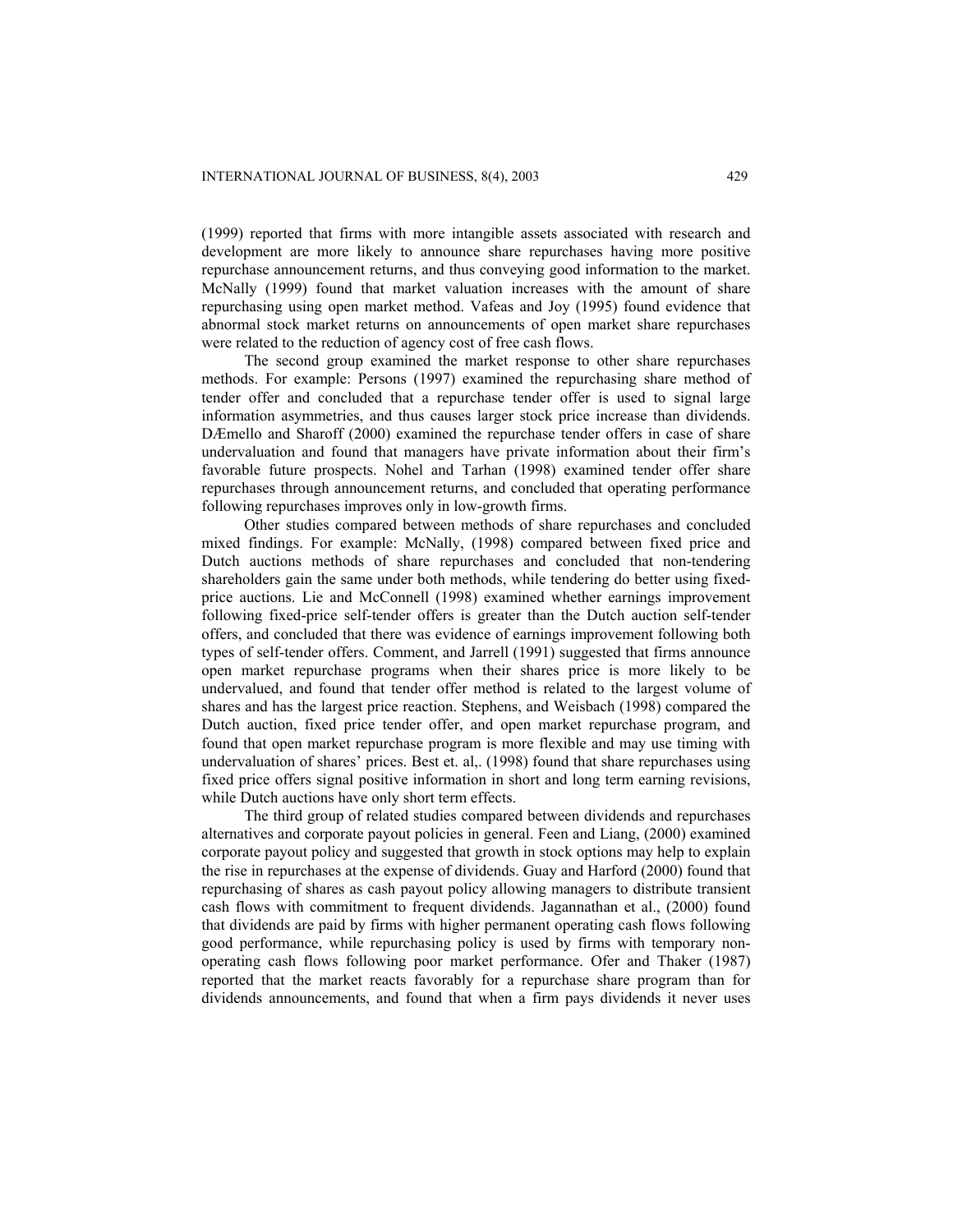creates a higher positive response than a dividend. The fourth group of studies is related to other issues of share repurchases such as accounting disclosures, defensive takeover, employee stock option, and tax considerations. For example: Gelb (2000) and (1999) examined corporate repurchase and accounting disclosures, and concluded that firms use share buybacks to avoid releasing information, which may be costly. Weisbenner (2000) examined how the growth of stock option programs affects corporate payout policy and reported that option grants in general are associated with increased share repurchases. Liang and Sharpe (1999) estimated the effects of share repurchases and employee stock option exercises and concluded that, share repurchases have reduced outstanding shares by 2% annually; while holding employee stock options formed only 1% of these shares. Bagwell (1992) considered takeover defense as a reasons for shares repurchasing and found that the individual bid is larger for firms that have been targeted of takeover activity.

# **B. Research in Other States**

Research on share repurchases outside the USA is still limited, due to the fact that there is not enough data to examine the different aspects of share repurchase activities, and to the short experience. However, there are few studies in some countries like Canada, UK, Australia, Norway, Germany, Korea, and Norway. The majority of these researches examine market response to repurchases announcements. The following section provides a summary of researches in share repurchase experiences in other countries as presented in Table 2.

| <b>State</b> | Topics                               | Authors                 |
|--------------|--------------------------------------|-------------------------|
| Canada       | Market response to share repurchase  | Li and McNally, 2000    |
|              |                                      | Ikenberry et la., 2000  |
| Australia    | Market response to share repurchases | Otchere and Roess, 2000 |
|              |                                      | Lamba and Ramsay, 2000  |
|              |                                      | Harris and Ramsay, 1995 |
| Norway       | Market response to share repurchases | Skjeltorp, 2000         |
| Germany      | Market response to share repurchases | Pellens, 2000           |
| South Korea  | Marker response to share repurchases | CGRK Report, 2000       |
| UK           | Market response to share repurchase  | Rees, 1996              |
|              | Repurchases and tax regulations      | Rau and Vermaelen, 2000 |
|              | A case study of Reuters' repurchases | Stonham, 1995           |

**Table 2**  Summary of share repurchasing research in other countries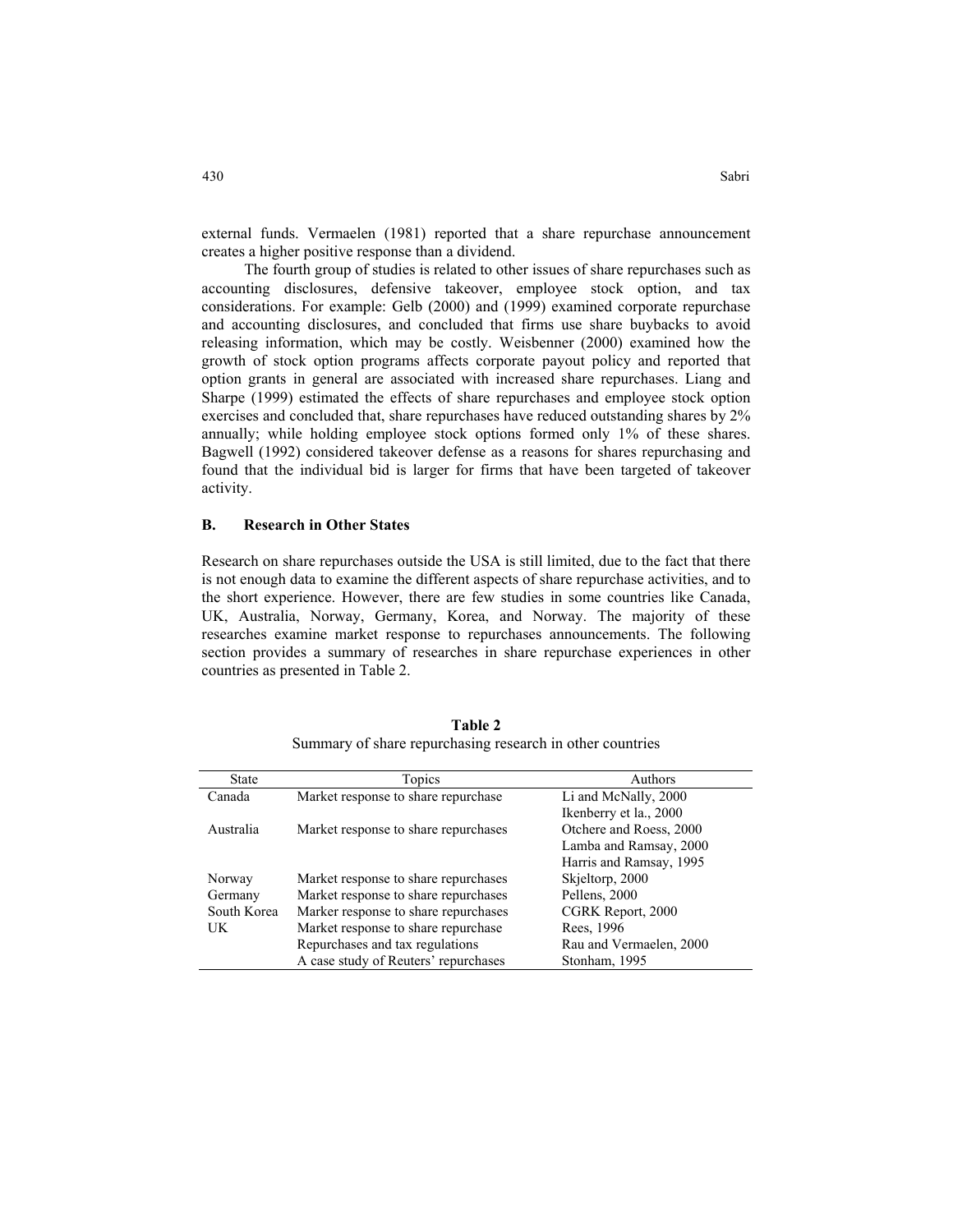**Canada:** Li and McNally (2000) found that Canadian firms use the share repurchase as a mean for reducing financial slack and the agency costs. While Ikenberry et. al., (2000) reported that firms with high book value to market value ratios announced a purchase program that tends to experience higher abnormal return compared to low book value firms, and concluded that stock prices that perceived undervaluation by managers were an important consideration to buybacks their own shares.

**Korea:** A LG Securities Report (CGRK Report, 2000) indicated that about 75 firms which announced to buyback their own shares witnessed arise by 19.1% in the first 10 days of public announcements compared to 10% in the Korean stock market price index, small and medium capital firms showed higher rises than large capital firms did as reported by the economy reports.

**UK:** Rau and Vermaelen (2000) examined the share buybacks activity in UK between 1985 and 1998, including a sample of 246 UK firms. He concluded that the UK firms' activities in repurchasing their own shares are influenced by the tax consequences. Rees (1996) reported less positive abnormal performance as response to buyback announcements. Stonham (1995) examined a case of Reuters' Share repurchase activity occurred in 1993 and concluded that Reuters' share took several jumps following the share repurchases as the market reacted to events.

**Australia:** Otchere and Ross (2000) used the Australian stock data and found that share buy- back announcements signal positive information about the values of both announcers and rivals. Harris and Ramsay (1995) found insignificant results due to limited sample and restricted regulations, which had been relaxed in 1995. Lamba and Ramsay (2000) indicated that the strict regulations on repurchasing for Australian firms up to 1995 made them less effective as a signal mechanism, and the market reactive was most positive to on market buybacks compared to other methods of repurchasing.

**Norway**: Skjeltorp (2000) examined the short-term market impact of the repurchase event during the short period since the Norway permitted repurchasing in 1999. He found that there was a 3.15% market reaction to the repurchase, and there was a positive relationship between the short-term market impact and the price-to-book value.

**Germany**: Pellens (2000) examined the share repurchase announcements of German firms, which has been legalized in Germany only since April 1998. Since then, about sixty corporations have received an authorization resolution from their shareholders' meeting which included in the sample. The study concluded that management used the announcement of a repurchase to signal information about the firm future prospects. Concerning methods of repurchasing, 51.4 % of the corporations in the sample have not yet decided about a repurchase method, while 37.8 % considering an open market repurchase, and 5.4% of the sample selected a Dutch auction tender offer.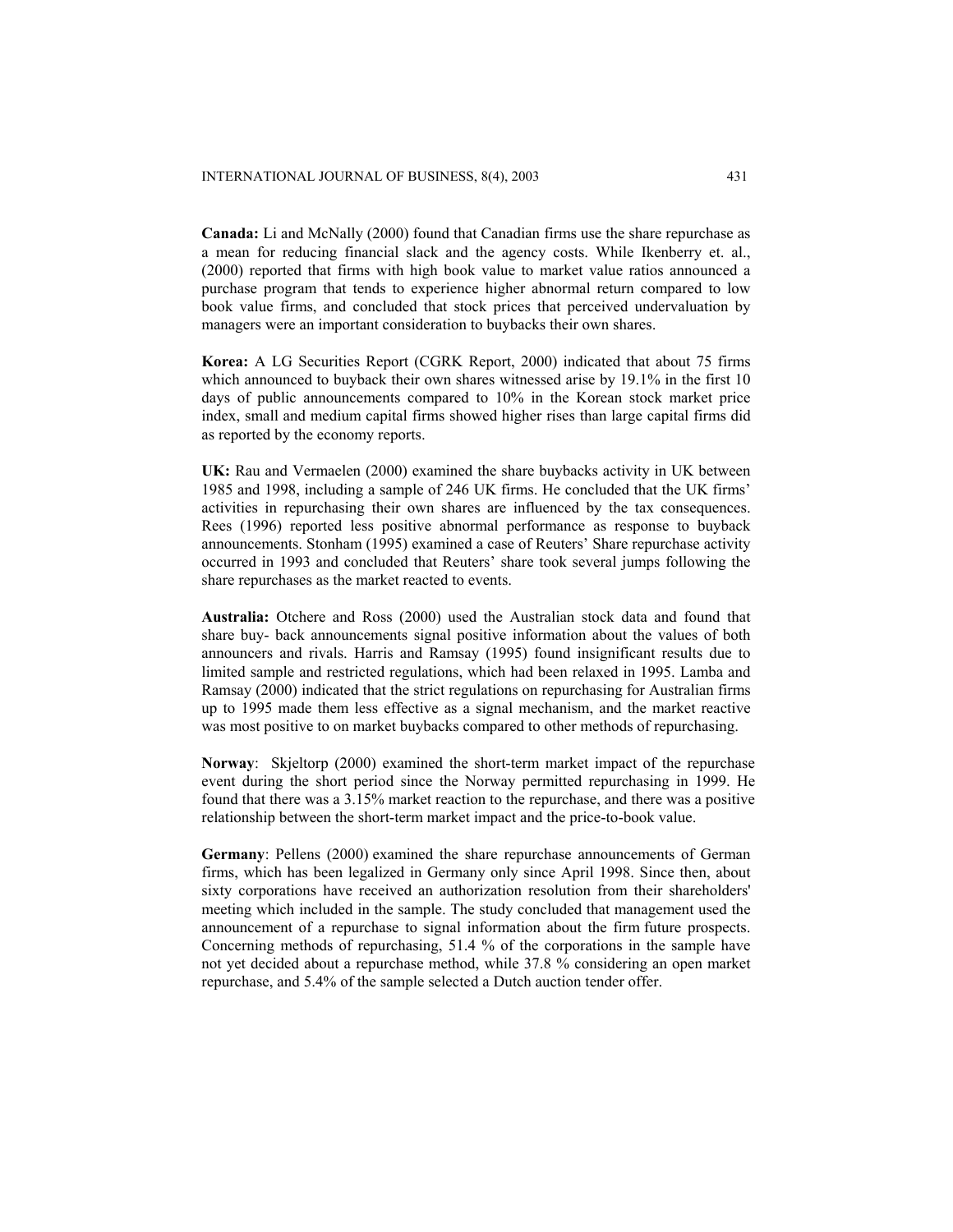#### **III. TRADING VOLUME OF SHARE REPURCHASES**

As indicated in the previous sections, just recently the majority of the countries in the World legalized the concept of share repurchases. The number of firms repurchasing their own shares is still limited in the entire world, with exception of USA, Canada and UK. The share repurchases activity was merely existed before 1980 outside the US stock market. It has increased significantly in the last five years in most of the selected countries. This section will present the repurchased shares value and the number of firms involving in repurchasing activities in the selected sample of the study. Summary of the number of share buybacks firms in 15 of the select sample is presented in Table 3.

USA represented the highest trading volume of repurchased shares. As a matter of fact the number of firms engaged in repurchase activities are three folds of the rest of the world. The number of firms engaged in share repurchases increased from115 firms in 1985, to 547 in 1994 and became 755 firms in 1996, with a value of \$ 471 billion between 1985 and 1996, the annual value of repurchase trading increased from \$15 billion in 1985 to 113 billion in 1996 (Jagannathan et al., 2000). The percentage of share repurchases volume compared to dividends increased from 20% in 1982, to 53% in 1994, to 130% in 1998 which was about \$ 145 billion, however, the repurchase share is still limited to about 2% of the total volume of stock market for a sample of the largest 144 firms (Liang and Sharpe, 1999). This significant increasing in repurchases activities by US corporations is extended in other economic sectors, such as in the financial institutions. For example out of 47 banks with assets of more than \$ 10 billions, 39 have announced repurchase programs within the last three years 1996-1999 (Hutchison, 2000).

| Country              | Number | Period      | Sources                     |
|----------------------|--------|-------------|-----------------------------|
| <b>United States</b> | 4743   | 1985-1996   | Jagannathan et al. 2000     |
| Canada               | 1060   | 1989-1997   | Ikenberry, et al. 2000      |
| UK.                  | 293    | 1985-1998   | Rau & Vermelem 2000         |
| Japan                | 285    | 1995-1998   | <b>OECD, 2000</b>           |
| Australia            | 132    | 1991-1999   | Otchere & Ross, 2000        |
| Korea                | 75     | Up to 1999  | Korean Economy Report, 2000 |
| Norway               | 43     | 1999-1999   | Skjeltop, 2000              |
| Italy                | 42     | 1985-1998   | Rau & Vermelem 2000         |
| <b>Netherlands</b>   | 22     | 1985-1998   | Rau & Vermelem 2000         |
| Switzerland          | 29     | 1996-1999   | Country Finance (2000)      |
| Spain                | 21     | 1985-1998   | Rau & Vermelem 2000         |
| Malaysia             | 16     | 1997-1999   | ROC, 1999                   |
| Greece               | 9      | 1985-1998   | Rau & Vermelem 2000         |
| Germany              |        | 1998-1999   | Pellens, 2000               |
| India                | 2(46)  | (Announced) | Kamal & Maitra, 1998        |

**Table 3**  Number of firms repurchased its own shares in 15 of the selected sample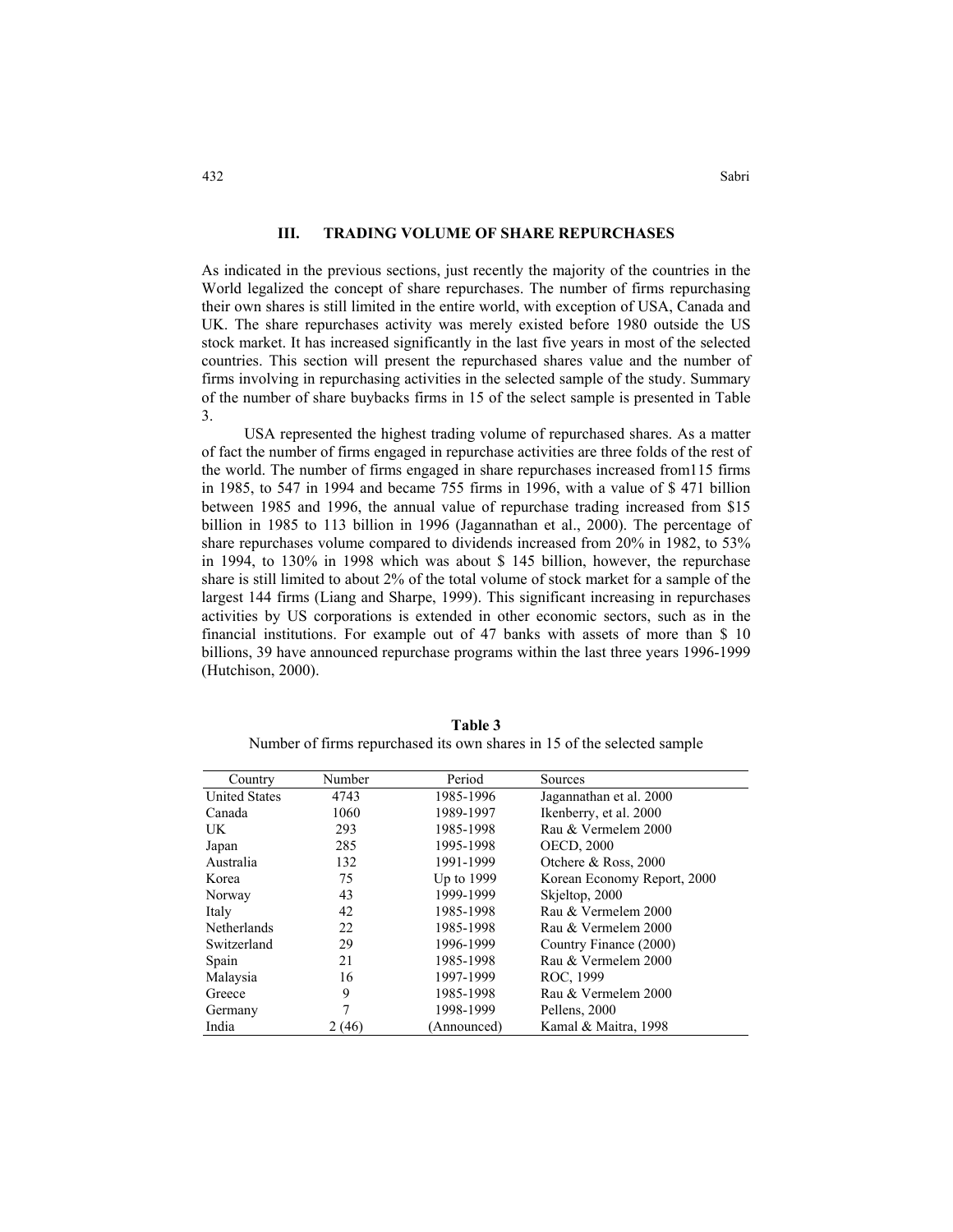In UK, the number of firms engaged in repurchases activities were 293 firms between 1985 and 1998, with annual average of 31 firms (Rau & Vermelen, 2000). It is estimated that the repurchased shares value was  $£$  25 billion between October 1996 and 1999 (Perrin, 2000). In Canada, the number of firms engaged in share repurchases increased from 106 in 1989 to 129 in 1996 to 172 firms in 1997, with a total value of \$35.6 billion (Ikenberry et la, 2000). In Switzerland, the number of firms engaged in repurchases activities increased from 2 in 1996 to 13 firms in 1999, with a value of SF 10.2 billion (Country Finance 2000).

In Malaysia, which permitted share repurchases activities only at September 1997, the number of firms received approval for repurchases were 171 firms up to February 1999. Of the total 16 companies have implemented the targeted repurchased shares (ROC, 1999). In Japan the number of firms implemented repurchases programs increased from 5 in 1995 to 78 in 1997 to 186 in 1998, while the number of companies announced to repurchase shares increased from 5 firms in 1995 to 1179 firms in 1998, (OECD, 2000). In Australia, the number of firms repurchased their own shares increased from 2 firms in 1991 to 8 firms in 1995, to 25 in 1996, to 35 firms in 1998. The total Austrian firms repurchased their own shares were 132 firms from 1991 to July 1999 (Otchere and Ross, 2000). In Norway, 20% of the 215 firms registered on Oslo Stock exchanges used the opportunity to repurchase their own shares during the first year (1999) of legalized repurchasing activities (Skjeltorp, 2000).

## **IV. FINDINGS OF THE STUDY**

This section includes four parts; the first part indicates the recent changes in stock repurchasing issues, the second is related to practices concerning the repurchasing shares as existed in 2000. The third part is related to tax practices regarding repurchases activities in the selected sample, while the last part is related to accounting practices dealing with accounting aspects for share repurchases.

## **A. Legal Changes Aspects of Repurchasing Shares**

Based on investigations of the related corporate laws, it may be concluded that about half of the selected sample witnessed a change in one or more of the related laws of share repurchases during the period 1995 to 2000, as been presented in Table 4 and Table 5. Some of those changes are related to introducing the concept of share repurchase for the first time, after being illegal, by amending corporate and other related laws. Those countries are Finland in 1997, Germany in 1998, India in 1999, Japan in 1995, Norway in 1999, Malaysia in 1997, Singapore in 1998, Denmark in 2000, Sweden in 2000, South Africa in 1999, Taiwan in 2000, and France in 1998. Other countries witnessed changes in share repurchase laws and regulations. For example New Zealand in 1999, Singapore in 1999, Netherlands in 2001, who changed tax laws to encourage share purchase activities. UK issued two consultation papers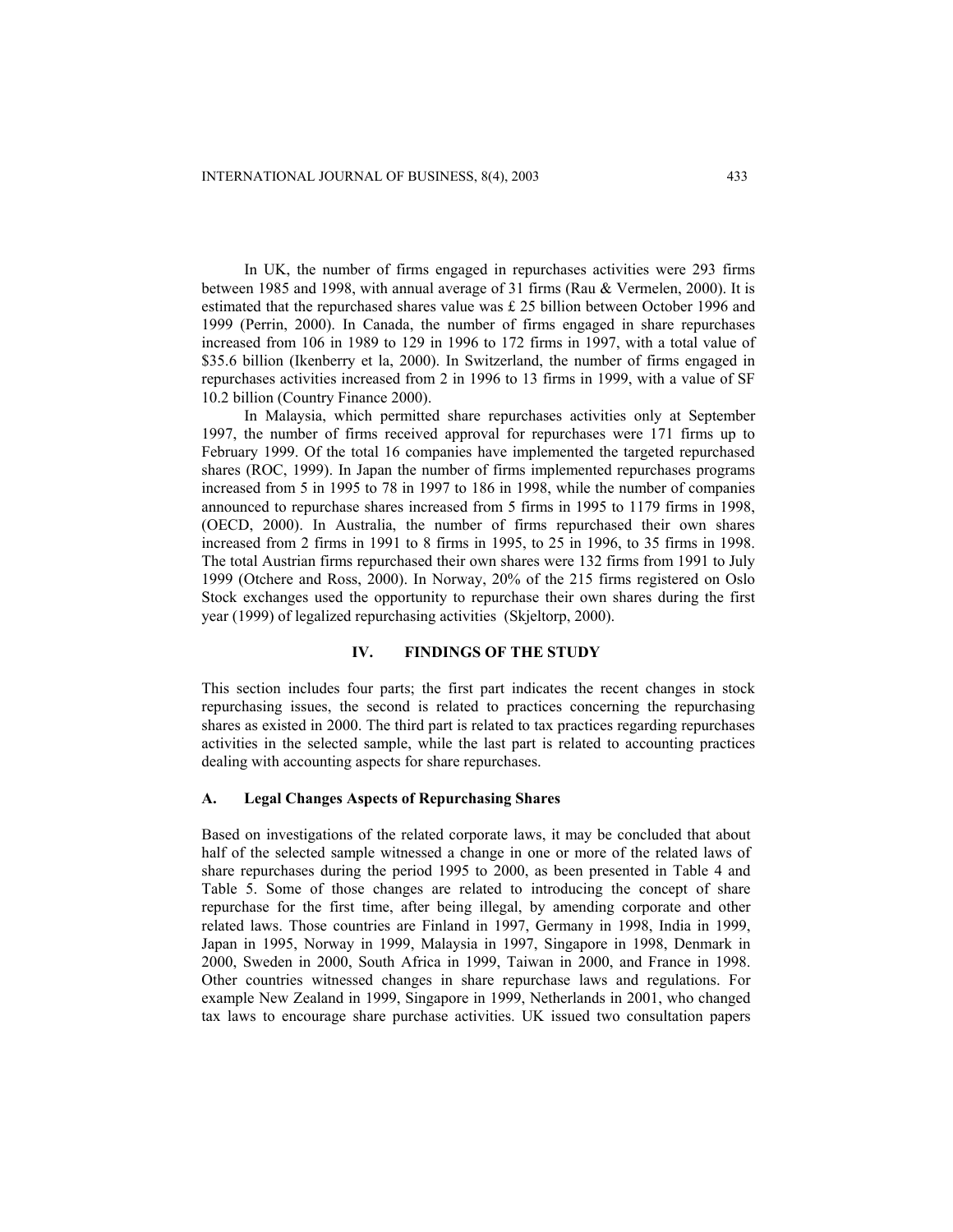suggesting the amendment of share repurchases laws; the first one is related to allowing investment companies to repurchase their own shares using capital profits (DTI, May, 1999). The other document is related to financial assistance offered by a company for the acquisition of its own share (DTI, 1996).

# **Table 4**  Changes in laws occurred in the selected countries regarding share repurchase between 1995 to 2000

| Country     | <b>Effective Year</b> | Major changes                                                                                                                              |  |
|-------------|-----------------------|--------------------------------------------------------------------------------------------------------------------------------------------|--|
| Australia   | 1995                  | Deregulate the share buybacks including removing the limit of the<br>10%                                                                   |  |
| Denmark     | 2000                  | New Law related to share repurchases applied since March, 2000                                                                             |  |
| Finland     | 1997                  | Permitting companies to buyback their own shares                                                                                           |  |
|             | 1998                  | Change in tax regulation in favor of buybacks shares                                                                                       |  |
| Germany     | 1998                  | Permitting companies to buyback their own shares                                                                                           |  |
|             | 1998                  | Modify the Security Act (STA, 1998) related to disclosures of<br>firms buy its own share                                                   |  |
| India       | 1999                  | Permitting companies to buyback their own shares                                                                                           |  |
| Japan       | 1995                  | Permitting listed companies to buyback their own shares                                                                                    |  |
| Netherlands | 2001                  | Changes in Tax laws to encourage buybacks of shares                                                                                        |  |
| Norway      | 1999                  | Permitting listed companies to buybacks their own share                                                                                    |  |
| Malaysia    | 1997                  | Permitting a listed public company to buy its own shares or to<br>give financial assistance to other persons to buyback its own<br>shares. |  |
| Singapore   | 1998                  | Permitting companies to buybacks their own share                                                                                           |  |
|             | 1999                  | Approving revision of share buybacks by Singapore Monterey<br>Authority                                                                    |  |
|             | 2000                  | Issue tax treatment of buyback shares                                                                                                      |  |
| New         | 1999                  | The buybacks of own shares law was amended                                                                                                 |  |
| Zealand     |                       |                                                                                                                                            |  |
| Sweden      | 2000                  | To allow listed companies to buybacks their own share                                                                                      |  |
| South       | 1999                  | To allow listed companies to buybacks their own share by                                                                                   |  |
| Africa      |                       | changing the companies Act of 1973                                                                                                         |  |
| Taiwan      | 2000                  | To allow listed companies to buybacks their own share                                                                                      |  |
| United      | 1999                  | A consultation paper regard that Investment companies to be                                                                                |  |
| Kingdom     |                       | allowed to repurchase their own shares using capital profits                                                                               |  |
|             | 1996                  | A consultation paper regard to financial assistance by a company<br>for the acquisition its own share                                      |  |

Sources: Compiled by the author based on the related companies Laws, Regulations of stock exchanges and other related laws and consultations papers for the above states.

Other significant changes in share repurchases were related to moving from corporate share repurchase to the concept of holding those shares in treasury for limited or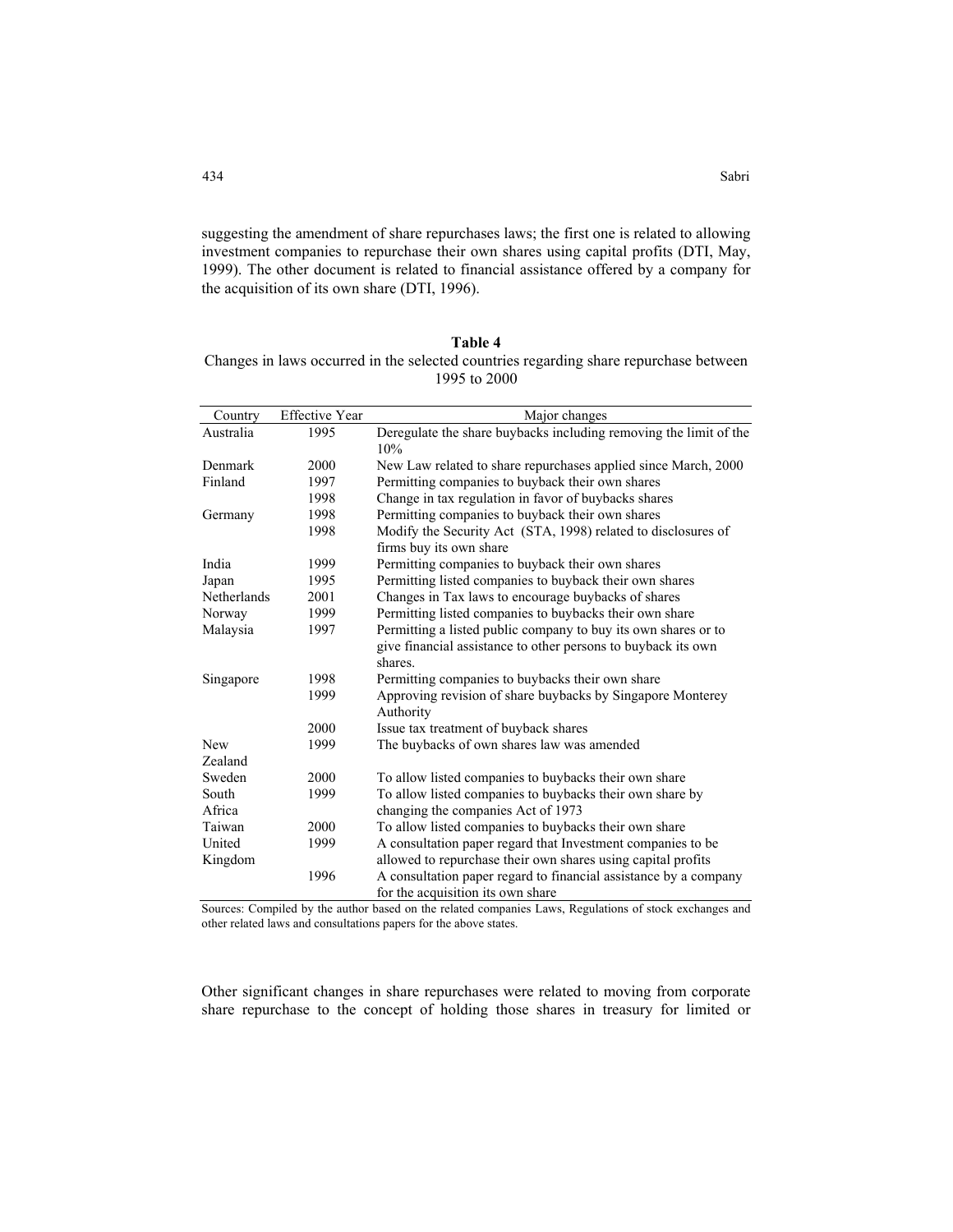unlimited periods as presented in Table 4. Malaysia and US permitted the holding the repurchased shares in Treasury. UK issued a consultative document in 1998 aimed at changing the current law that imposes cancellation of repurchased shares, in order to adopt the concept of holding them as treasury shares (DTI, 1998). In 1999, the department of UK Trade and Industry accepted recommendation of consultation document and decided to deregulate company law in respect of the holding shares in Treasury (DTI, December, 1999).

In Hong Kong a consultation paper was issued to consider permitting treasury shares. It stated five arguments in favor of legalizing treasury shares, including: better managing of the balance between debt and equity, providing flexibility in fund raising, better managing of employee share schemes, disposing shares in the relevant time, and permitting investment in a company's own shares (SFCHG, 1998).

**Table 5** Major changes in selected countries adopting the concept of treasury share between 1995 to 2000

| Country              | <b>Effective Year</b> | Major changes                                                                                                                                                               |
|----------------------|-----------------------|-----------------------------------------------------------------------------------------------------------------------------------------------------------------------------|
| Hong Kong            | 1998                  | The Securities Commission of Hong Kong issued Consultation                                                                                                                  |
|                      |                       | paper to introduce treasury shares                                                                                                                                          |
| Japan                | 1999                  | Studying the idea of introducing the treasury stocks                                                                                                                        |
| Malaysia             | 1998                  | A company is given the choice to hold its own share in treasury<br>shares                                                                                                   |
| United<br>Kingdom    | 1999                  | The department of trade and industry agreed on the consultation<br>paper to deregulate the companies law to allow companies to<br>hold repurchased share as treasury shares |
| <b>United States</b> | 1999                  | Deregulate the Rule 10b-18, by changing the timing rules of<br>buying shares to be hold as a treasury to improve liquidity<br>during sever market downturns                 |
|                      | 1998                  | Amendment of circuit breakers to avoid systemic breakdown<br>when a severe one day market drop occurred (Rule 80B)                                                          |

Sources: Compiled by the author based on (UK: DTI, 1999) (USA: SEC, 1998) (Japan: JFEO, 1998) (Hong Kong: SFCHG, 1998) (Malaysia: ROC, 1999).

US adopted in 1999 (SEC, 1999) an amendment to Rule 10b-18 (Rule) under the Securities Exchange Act of 1934 in order to improve liquidity during severe market downturns, by modifying timing condition during the trading session immediately following a market-wide trading suspension, while it continued to comply with the Rule 10b-18 conditions governing the manner, price and volume of market repurchases. In addition, it modified the market wide trading halts due to extraordinary market price volatility (SEC, 1998). In Japan the concept of treasury share is under investigation (JFEO, 1998).

To examine the corporate share repurchases practices of the total sample; these may be classified as presented in Table 6 into five groups as follows: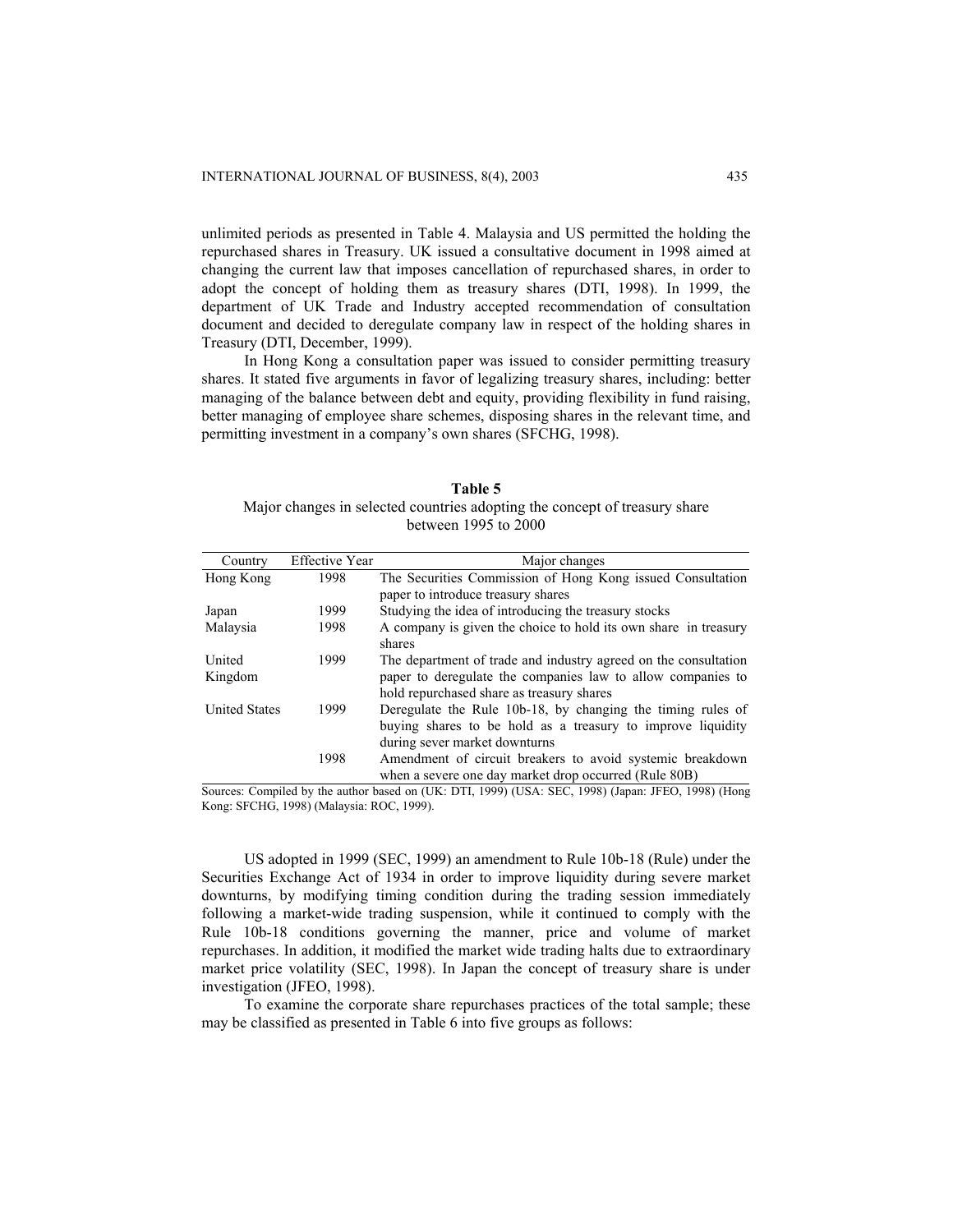The first group: A corporate may not repurchase its own shares under no conditions. Reduction of capital should be conducted for all shareholders equally. There are countries in which corporate laws do not permit the firm to buy its own share under any circumstances, including the reduction of its own capital. They stated in their corporate laws that a firm may not buy its own share under any condition, while specifying the way and condition the firm may reduce its own capital, such as reducing the par value of each outstanding share in equal basis, after getting the consent of several parties including the creditors and official corporate controllers. Moreover, in case of merging two firms, if one firm used to own shares of the other firm before merging, such shares should be dispatched, as stated for example by the Jordanian corporate law (HKJ, 1988). Examples of these countries include: Jordan, Oman, Lebanon, Morocco, Poland, Saudi Arabia, and Republic of China.

The second group: A corporate may repurchase its own shares under specific conditions for the purpose of capital reductions that limited to 10% of the outstanding shares as a maximum. The majority of this group permitted share repurchases only during the last five years. They still have limited experience in share repurchasing activities as expressed by a number of firms and trading volume. Countries of this group are: South Africa, Australia, Taiwan, Sweden, Singapore, Japan, Germany, Netherlands, Denmark, Taiwan, Belgium, France, New Zealand, France, Finland, Korea, Norway, Belgium, Italy, Spain, and Ireland. Some countries such as Canada limited the size of repurchased shares to 5% of outstanding shares or 10% of public offering shares (Ikenbury et. al., 2000).

| Repurchasing practices based on related            | Example of countries                     |
|----------------------------------------------------|------------------------------------------|
| corporate laws                                     |                                          |
| A corporate may not repurchase its own share       | Jordan, Oman, Lebanon, Morocco, Poland,  |
| under no conditions.                               | Saudi Arabia, Republic of China          |
| A corporate may repurchase its own share under     | South Africa, Australia, Taiwan, Sweden, |
| specific conditions for purpose of capital         | Singapore, Japan, Germany, Netherlands,  |
| reductions limited to 10% of outstanding shares    | Denmark, Taiwan, Belgium, New Zealand,   |
| as a maximum.                                      | Canada, France, Finland, Korea, Norway,  |
|                                                    | Italy, Spain, Ireland                    |
| A corporate may repurchase its own share under     | UK, Australia, Hong Kong, India Bermuda, |
| specific conditions for capital reductions, but it | Cayman Islands                           |
| is permitted to exceed 10% of outstanding share    |                                          |
| A corporate may repurchase its own share for       | Switzerland, (6years)                    |
| purpose of capital reductions and to be holding    | Greece (3years)                          |
| for limited period.                                | EC directives (one to three year)        |
| A corporate may repurchase its own share for       | USA                                      |
| various purposes and to be holding as treasury     | Malaysia                                 |
| stocks and for employee option plans, and          | $UK$ (In process)                        |
| reissue or redemption without limited time.        | Hong Kong (In process)                   |

**Table 6**  Repurchasing practices based on related laws as existed in the selected sample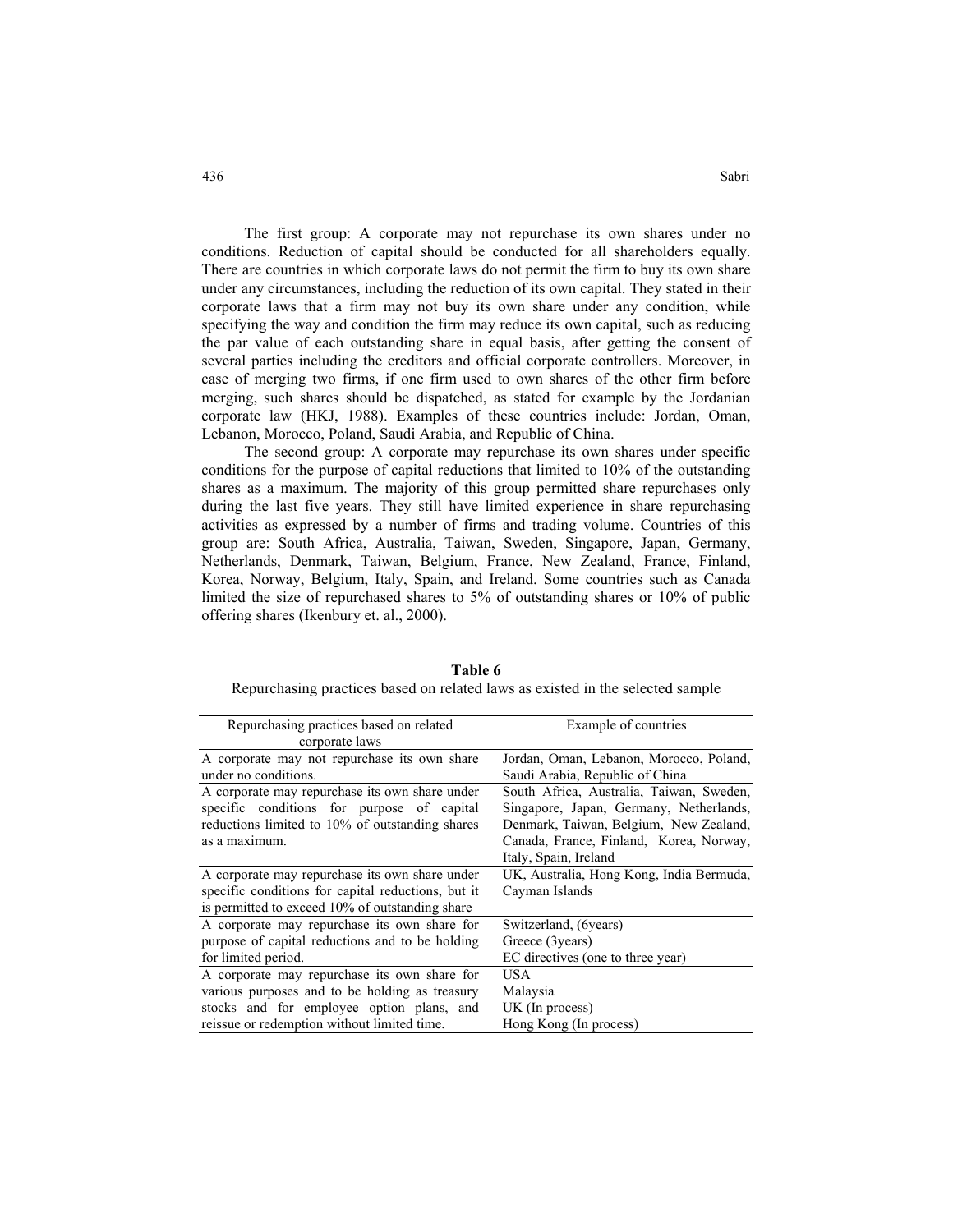Source: Compiled by the author based on the related laws of above countries.

The third groups: A corporate may repurchase its own shares under specific conditions for capital reductions, but it is permitted to exceed the 10% outstanding shares. Example of this group is UK which requires specific regulations when the purchased share, are more than 15%, Hong Kong requires to meet specific regulations, in case the volume is more than 10% of outstanding shares and to get an independent financial advisor (SFCHG, 2000). India states the limit on 25% of the total paid capital and frees reserves as indicated by the amendment of Companies Act of 1999 (Sections 77A and 77B).

The fourth group: A corporate may repurchase its own shares for the purpose of capital reductions and hold it for a limited period. EC directive stated that "were the laws of member states permitting a company to acquire its own share, it must be disposed them within three years of their acquisition (EEC, 1999). European countries, which their laws permit corporations to repurchase their own share, have to comply with the Second Directive.

The fifth group: A corporate may repurchase its own shares for various purposes and hold them as treasury stocks, and reissue or redeem them without a limited time. US and Malaysia have no limits on the volume of holding treasury shares other than the minimum requirements of float shares in stock exchange, while UK and Hong Kong suggesting 10% of outstanding shares as maximum.

## **B. Share Repurchasing Law Statue**

This study found that the majority of the selected sample accepts the share repurchases activities at one degree or another. However, there are some similarities and differences among the related laws and regulation across the selected countries, as presented in Table 7. All countries require a decision from the majority vote of the firm's shareholders and announce a repurchase program. In addition, some states require the consent of stock exchange such as Canada before starting a repurchase program (Ikenbury et. al, 2000). Other countries require only notification to the stock exchange and filling specific forms such as USA. The majority of the states require financing repurchasing activities from the retained earning and free reserve and not from the paid capital. The majority of the related laws do not permit offering financial assistance by a company for the acquisition of its own shares to third party. The condition of stating the fair price for repurchases varies among different countries.

Other details of the selected samples may be found in the related rules beside what are presented in Table No.7. For example: UK regulations require additional rules to meet disclosures requirements regarding volume and price, and to meet requirements of chapter 15 of Stock Exchange rules and the guidelines of investment protection committee, and specific rules for repurchases from off market as stated by Company laws section 164 (DTI, 1998). USA sated more detailed rules related to the manner of purchase condition, which requires an issuer to use a single broker or dealer on any given day. The volume condition is stated to prevent dominating the market. The timing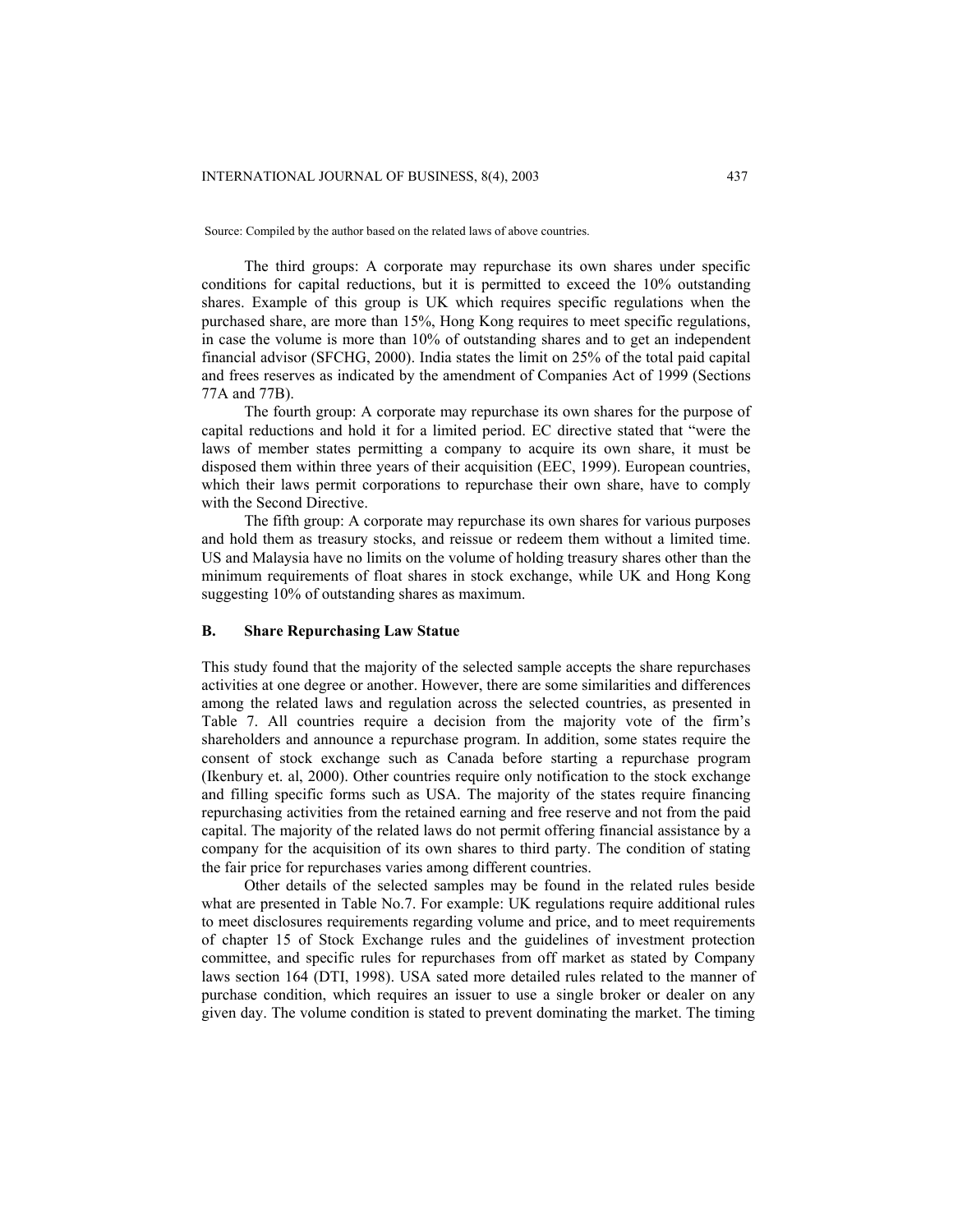condition specifies that an issuer's purchase may not be the opening transaction (SEC, 1999).

**Table 7**  The Existing corporate laws and stock practices of repurchasing shares as applied by ten countries and EC in 2000

| Country               | Major changes                                                               |  |  |
|-----------------------|-----------------------------------------------------------------------------|--|--|
| <b>EEC</b> directives | Authorization of general meeting and to be implemented in 18 months         |  |  |
|                       | Limited to 10% of the outstanding shares                                    |  |  |
|                       | Only fully paid may be repurchased and to be disposed within three years    |  |  |
|                       | To be financed by distribution profit                                       |  |  |
| Canada                | Approval from the exchange to initiate a repurchase program                 |  |  |
|                       | Limited to 10% of outstanding shares and last one year                      |  |  |
|                       | To be executed through a single broker                                      |  |  |
|                       | Repurchases over 30 days not exceed 2% of outstanding shares                |  |  |
| Greece                | Approval of General assembly and to be disclosed 10 days in advance         |  |  |
|                       | Limited to 10% of outstanding shares and last one year                      |  |  |
|                       | To be disposed within three years                                           |  |  |
| Hong Kong             | To be implemented by a general offer, other methods are permitted under     |  |  |
|                       | specific conditions. To be financed by distribution profit or a share issue |  |  |
|                       | Minimum public float should be maintain, In case of repurchased shares      |  |  |
|                       | are more than 10% specific conditions applied                               |  |  |
|                       | To notified the stock exchange and consent of the exchange is required      |  |  |
| India                 | A company may only buyback shares and not to exceed 25% of the paid         |  |  |
|                       | capital and reserves to be completion within 12 months                      |  |  |
|                       | To be financed from its free reserves, share premium,                       |  |  |
|                       | To be cancelled within seven days of the buyback date                       |  |  |
|                       | Debt-Equity Ratio net less than<br>2:1                                      |  |  |
| Netherlands           | Limited to 10% of outstanding shares and to be cancelled                    |  |  |
|                       | To be financed by retained earning, and to be implemented in 18 month       |  |  |
|                       | Approval of shareholders, including volume and repurchases terms            |  |  |
| New Zealand           | Limited to 10% of outstanding shares, and shall be deemed                   |  |  |
|                       | Based on the average end of day market price                                |  |  |
|                       | The repurchase price shall be the average daily price of the previous month |  |  |
|                       | Notification to the stock exchange and to be implemented in 12 months       |  |  |
| Singapore             | To be financed from distribution profits                                    |  |  |
|                       | Within the period mandated by shareholders                                  |  |  |
|                       | Companies may place up to 20% of capital to institutional investors,        |  |  |
|                       | at price discounts of up to 10 percent of the weighted market prices        |  |  |
| Taiwan                | Buybacks not more than 10% of outstanding shares                            |  |  |
|                       | A daily buybacks limited to 20% of average turnover                         |  |  |
|                       | To announce its program and volume and reasons                              |  |  |
|                       | To carryout within one month of buyback announcement                        |  |  |
| United Kingdom        | It should be authorized by its articles and majority vote resolution        |  |  |
|                       | To repurchase fully paid -up shares and must be canceled                    |  |  |
|                       | To be financed by distributable profit or a fresh share issue               |  |  |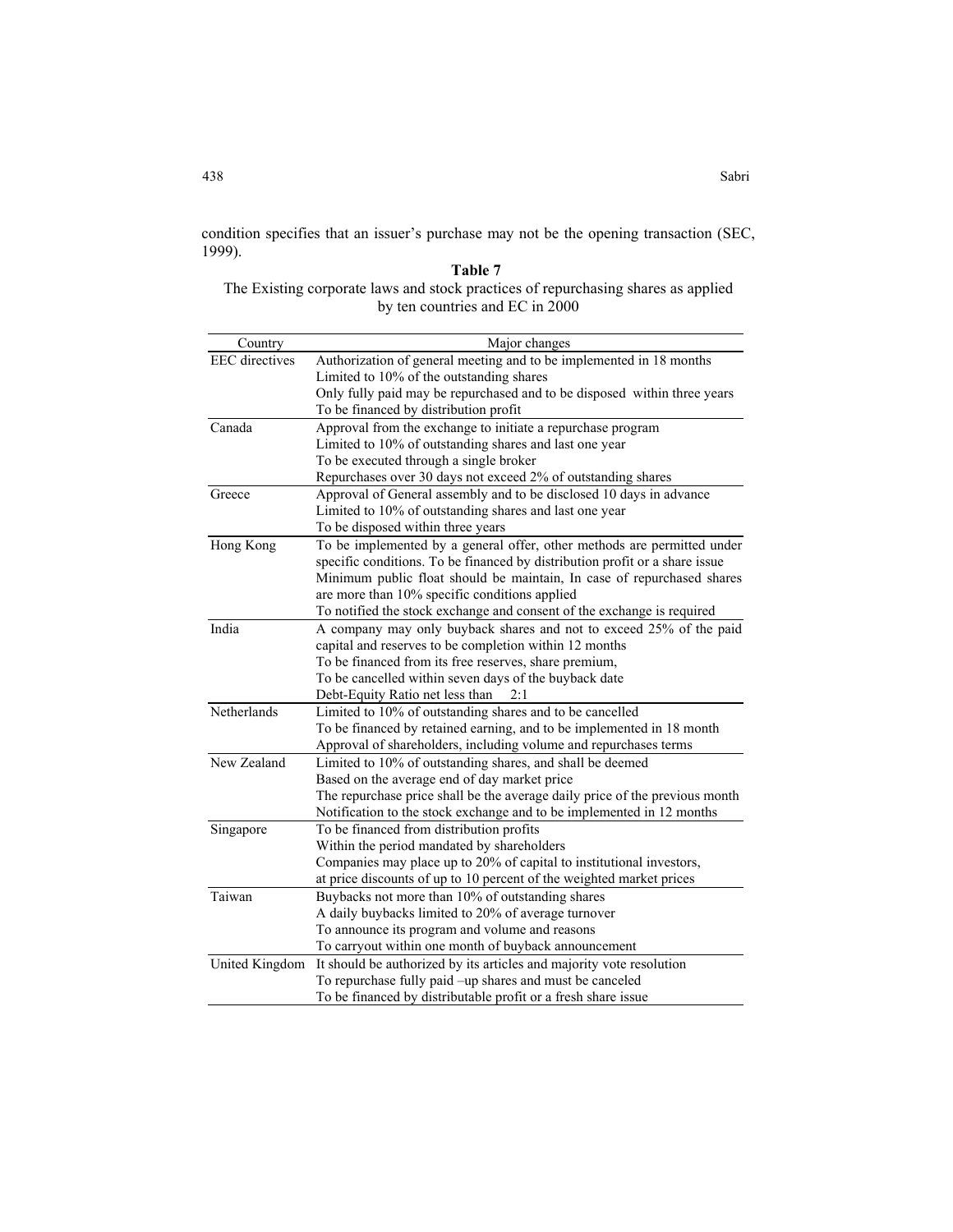#### **Table 7 (continued)**

| <b>United States</b> | Minimum public floating of outstanding shares                                                    |  |  |
|----------------------|--------------------------------------------------------------------------------------------------|--|--|
|                      | To issue a press release after approval of board of director and to notify                       |  |  |
|                      | stock exchange within specific period and filling forms                                          |  |  |
|                      | To voluntary apply of safe harbor rules (10b-18) of SEC (manner of                               |  |  |
|                      | purchase, timing, price, and volume conditions)                                                  |  |  |
|                      | Source: Compiled by the author based on (UK: DTI, 1998) (USA: SEC, 1998) (Singapore: USSE, 1999) |  |  |

(Hong Kong: SFCHG, 1998) (EEC, 1999) (Taiwan: Chou, 2000) (India: Kamal and Maitra, 1998). (Netherlands: Shrimpton, and Millerchip 1998) (Greece: Athens Stock Exchange, 2000). (Canada: Ikenberry et al. 2000 ) and (NZSE, 2000).

New Zealand permitted financial assistance to specific purposes under stated conditions to be given for employees as stated by article No.7.6.5 (NZSE, 2000). Hong Kong prevented a company from the distribution of shares following announcement of share repurchase for specific period. (SFCHK, 2000). In Greece, the repurchases' procedures should be disclosed to the public at least 10 days in advance (Athens Factbook, 2000). THE EEC Second Company Law Directive (EEC, 1999) permits shares to be held in treasury, subject to certain provisions. It requires that the annual report of a company to state the reasons for acquisitions made during the financial year. In addition, a company may not make loans or provide security regarding the acquisition of its own shares by a third party.

### **C. Tax Regulations and Share Repurchase Activities**

Adopting new laws by a state regarding share repurchase activities requires changes in tax regulations to cope with new situation. The implication of tax practices in regard to the share repurchases activities are varied among the selected sample of the states. Some of those states don't apply capital gains tax such as Singapore, South Korea, Taiwan, Germany and Hong Kong (Moore and Silvia, 1995). Other states impose double taxation on corporation dividends such as US, while others impose income tax on corporate only such as applied in most of the developing countries. Other states may impose capital gain tax but they exempt the share repurchases activities such as US. Thus, the tax implications of share repurchases among the states are different. In addition, the reaction of the state tax policy to the concept of share repurchase is different from one state to another. In some states, the tax regulations were relaxed to encourage share repurchases, such as Netherlands, UK and Finland, while it was the opposite in case of South Africa. The tax effect regarding corporate share repurchase has three-folds: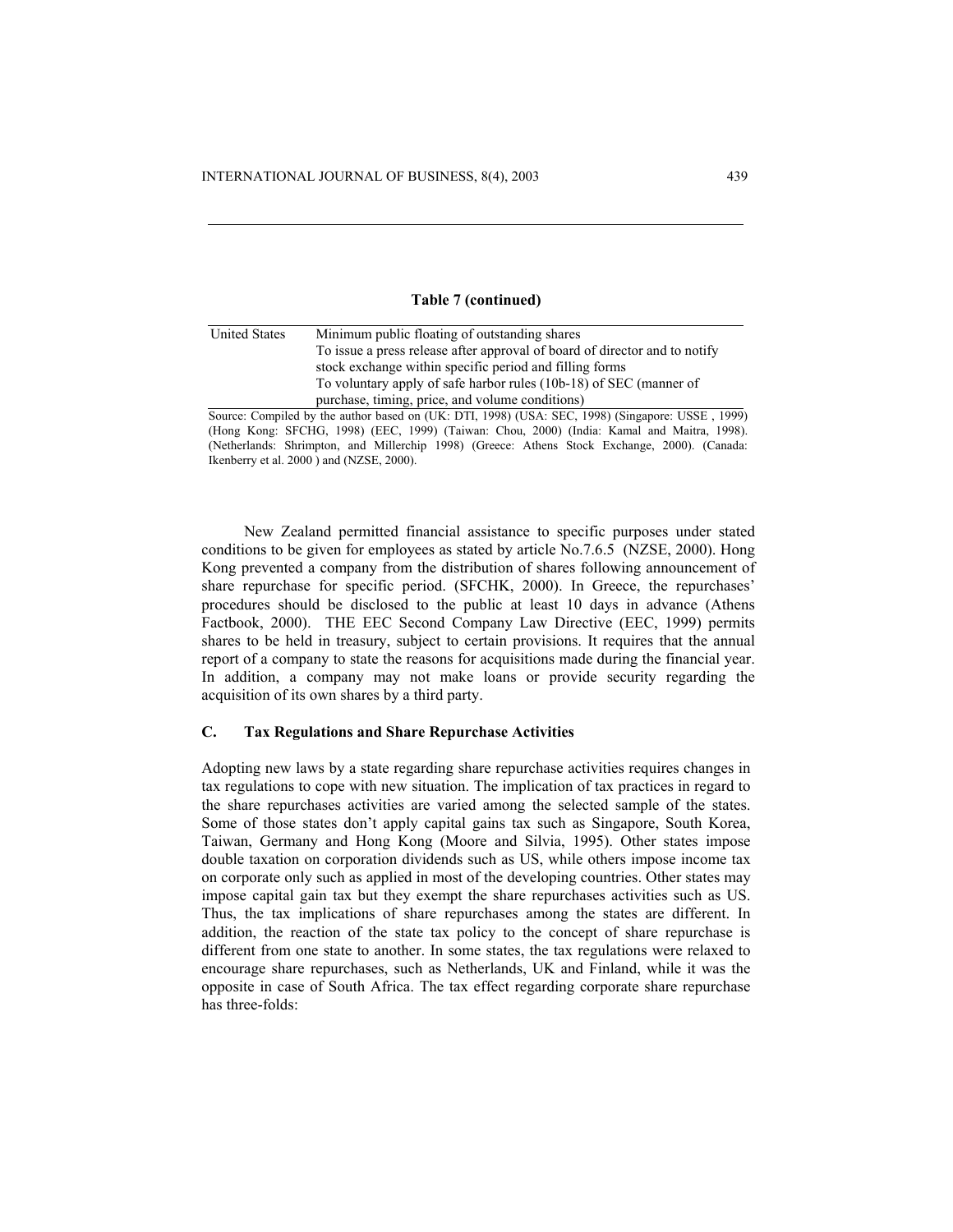First, corporate income tax: There is a need to indicate whether the difference between market value and previously issued par value of the repurchased share is considered a capital gains or not, and whether it is subject to income tax or not.

Second, personnel (shareholders) income tax: There is a need to indicate whether share repurchase is equal to dividend paid by company to shareholder or not, thus it is subject to income taxes or not.

Third, Fees imposed on transfer of stock ownership: It should be stated whether share repurchase is considered as transfer of ownership or cancellation of it. Based on the investigation of tax implications attached to share repurchases of the selected sample, the following examples may be reported, in order to present the differences which existed among states in tax treatment of corporate share repurchase:

 **UK**: It witnessed four tax law changes affected share buybacks activities in the last decade (Rau and Vermaelen, 2000). Until April 1999 a share buybacks by its own company was treated as distribution of profits to the extent that the price paid for the shares exceeds the par value of the share and thus applicable to advance corporation tax. However, the UK government proposed a bill to abolish the advance corporation tax from the date included in the finance bill (DTI, 1998).

**Australia**: The supreme court of Victoria ruled that the share buyback arrangements by Australian companies does not involve a transfer of rights, but an extinguishment of the rights attached to the shares, thus buybacks are exempt from stamp duties (TNI, 1998).

**South Africa**: There is a proposed amendment bill related to the Income Tax Act which indicates that the buyback of shares will be subject to tax, to the extent that the price at which the shares are bought back exceeds the nominal value of such shares at a rate of 12,5% (Pricewaterhouce & Coopers, 1998).

**Switzerland:** For a company, it should hold tax on share buybacks of 35% rate for the difference between par value and repurchase price, but individuals may reclaim the hold tax to be deducted from their income tax. (Shrimpton and Millerchip, 1998) USA: According to IRC section 1032, a US corporation generally recognizes no gain or loss on the initial issuance of its stock or on the purchase and sale of treasury stock. Therefore any related gain is tax-free and loss is nondeductible, but a corporation recognizes taxable gain if it buys back its own shares with appreciated non cash property (Oliver and Moffeit, 2000).

**Singapore:** For example, shareholders who sell their shares to a company for the company's share buyback exercise through a special trading counter set up on the Singapore Exchange, the amount received by shareholders from such share buybacks will be treated as a receipt of dividends (IRAS 2000).

Netherlands: The present income tax treats share buyback as dividend payment and it is taxable for Individuals at tax rate from 38% to 60%, and for the company a share buyback is considered to be dividends by the company to shareholder, thus a tax rate of 25% to be held from the payment to the shareholders. However, A new tax system is due on January 2001 will not consider a dividend in regards to individuals' tax income (Herreveld, 2000).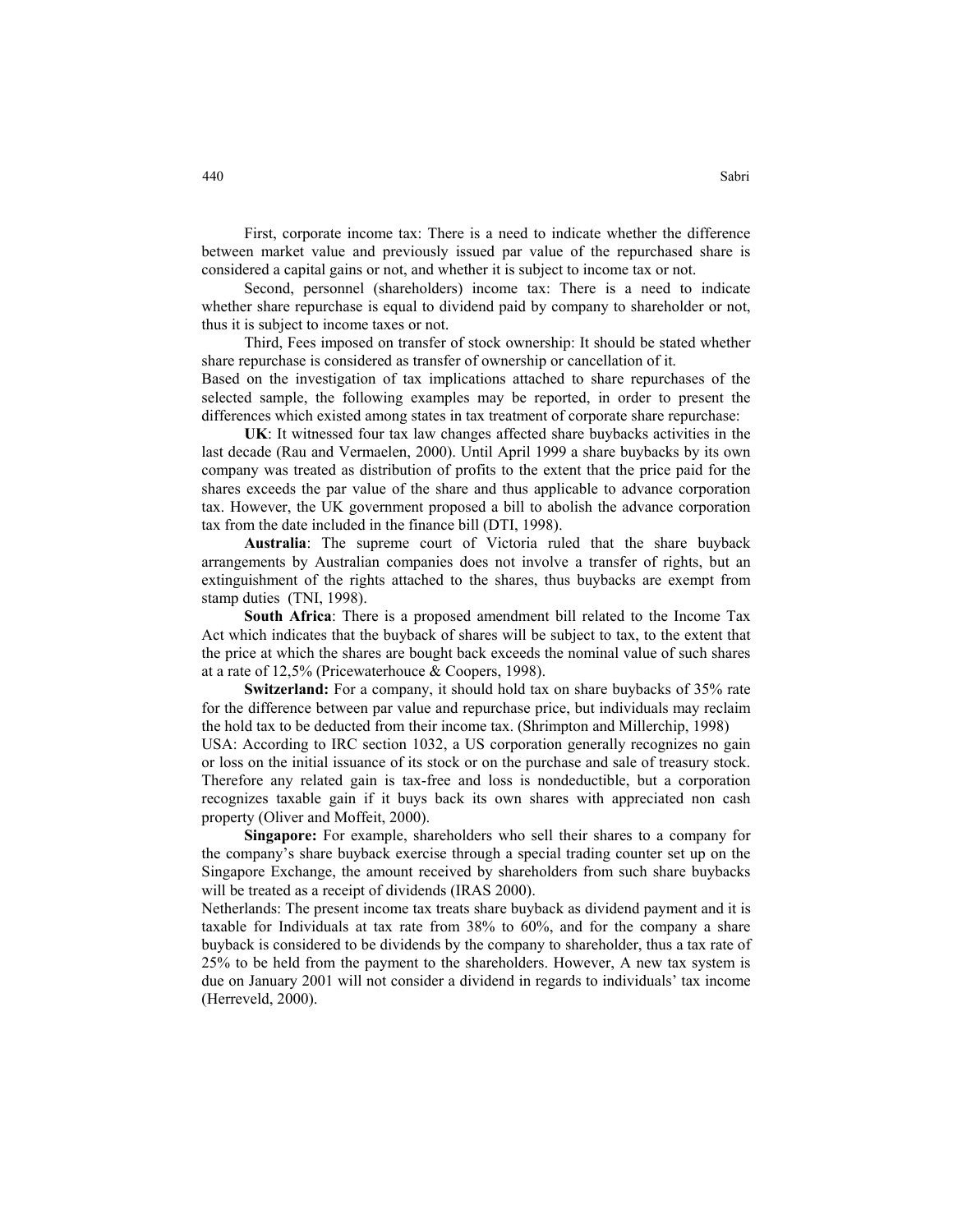**Finland:** After the Finnish corporate act permitted a company to acquire its own shares in 1997, the Finnish administration of taxation stated in June 1998 that provisions regarding concealed profit distribution are not applicable to share buybacks (GC, 1998).

## **D. Accounting Practices of Share Repurchasing Activities**

The accounting practices may be similar among the countries in case of corporate share repurchases for the purpose of capital reduction, which is the case in most of the selected states' sample. In this case the objective of accounting practices is to determine the amounts of capital instruments and their associated costs in a way that reflects the obligations of the issuers, as stated for example by the FRS No. 4: capital instrument, issued by the Accounting Standard Board of UK (ASB,1998). It stated that where shares are repurchased or redeemed, shareholders' funds should be reduced by the value of the consideration given (paragraph 39, No.4 ASB, 1998). The accounting treatment of corporate share repurchases raises some issues. In this regard, we find that the following related practices are existed:

• The US FASB Instructions (APB opinion No. 6, FASB Technical Bulletin No. 85-6. FASB, 1995) stated the accounting practices of share repurchases as follows: The cost of repurchased shares of its own capital should be shown as a deduction from capital. Dividends on hold treasury shares shall not to be credited to income. Gains and losses on sales of treasury shares to be accounted for as adjustment to the capital. An excess of purchase price over par value may be allocated to capital surplus or retained earnings. (APB No. 6, FASB No. 85-6 and FASB (1998)

The International Accounting Standards Committee interpretations (IASC, 2000a and 2000b) took a close line to the FASB of USA, which may be summarized as follows: Treasury shares should be presented in the balance sheet as a deduction from equity (a change in equity) and should not be considered as financial assets. No gain or loss should be recognized in the income statement on sale, issuance or cancellation activities, but to be presented as change in equity. The acquisition cost of treasury shares may be shown as one-line adjustment of equity. The par value may be shown as a reduction from share capital with adjustments of premiums or discounts (IASC, 2000a).

The accounting practices of the EEC Second Company Law Directive and the Fourth Company Law Directive and its amendments (EEC, 1999) may be summarized as follows: The own shares should be presented in the financial assets of the balance sheet among other investments. If the shares are included among the assets shown in the company's balance sheet, a reserve of the same amount. The reserve for owns shares to be presented under Capital and Reserves sub-title. The own shares present with indication of their nominal value or accounting par value (EEC, 1999).

A country that legalizes holding the repurchased corporate shares in a treasury form may select one of the above three choices or to develop their own accounting model. However, for most of the countries outside the EEC, they may adopt the IASC standards. For example in the consultation document issued in Hong Kong related to legalized treasury shares, it suggested to adopt the IASC standards in case of legalizing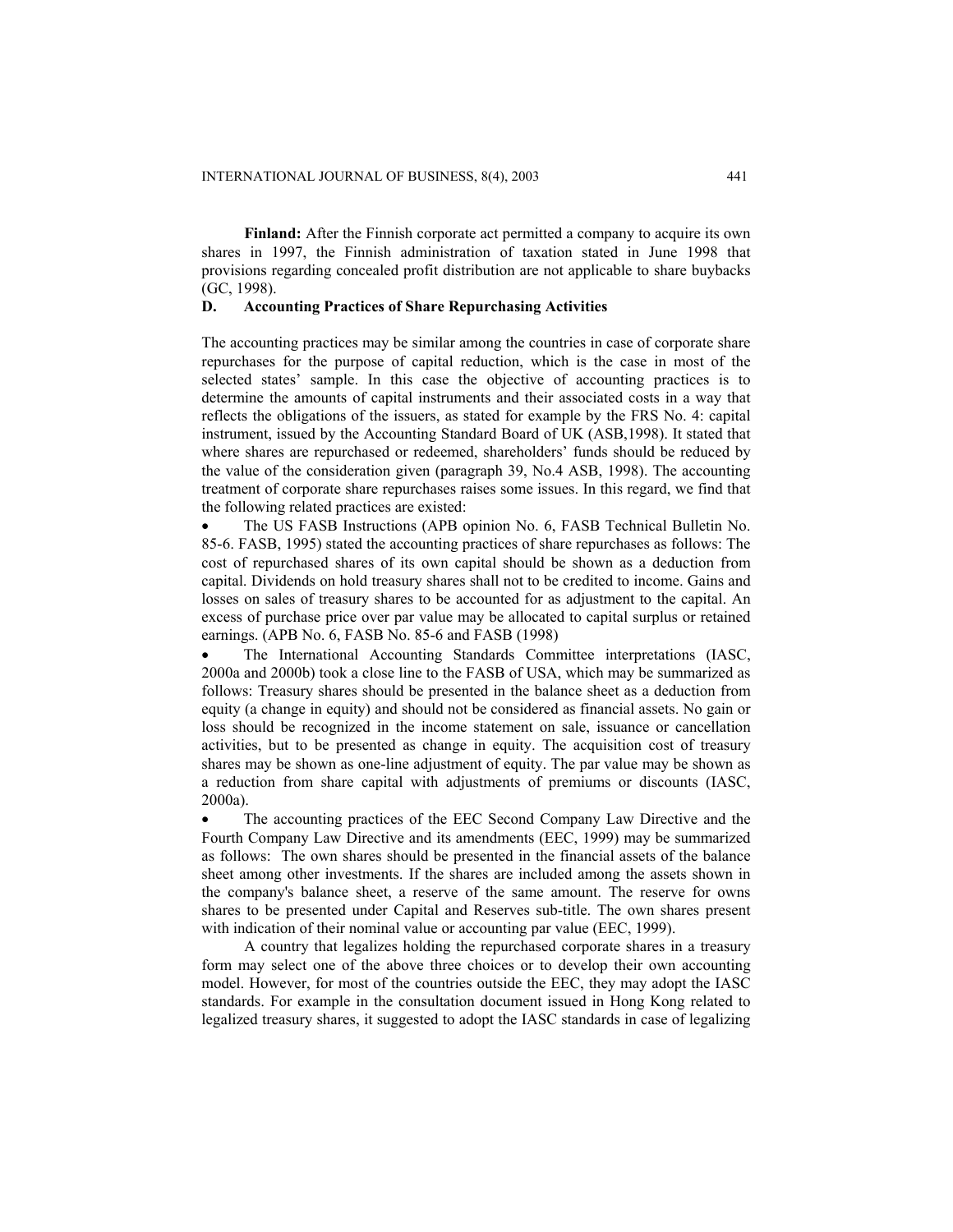the treasury shares (SFCHG, 1998). For UK, it refers to the EEC Law directives regarding the reporting of share buybacks in the accounting practices (DTI, 1998).

### **V. THE SUGGESTED MODEL**

### **A. Introduction to the Model**

This study found that there has been major developments in the world stock market during the last decade concerning share repurchase activities: First: an increasing movement in the world stock market towards adopting the share repurchase activities. Second: many countries tend to deregulate the share repurchase in order to be more flexible and effective to serve purposes other than an alternative to dividends. Third: there is a continuous increasing of repurchase trading volume in most of the countries permit share repurchases activities. Forth: there is a movement from corporate share repurchases to the concept of treasury shares. Fifth: there is a toleration to use the treasury share to interfere in the stock market during stock crises and high market price volatility, under condition that interference is not leading to manipulate the stock prices.

Concerning the interference in the stock markets through repurchase activities, there is few experiences support this trend. In Malaysia when, the stock market crises occurred and share prices in Kuala Lumpur stock exchange fell sharply in June, 1997, the first step was to legalize the share repurchases in order to help in stabilizing the stock market and put it in force within three months. After one year in 1998, the corporate law was amended once again to permit the corporate to hold repurchased shares in treasury (ROC, 1999).

 The SEC of USA adopted two rules to deregulate the safe harbor's timing conditions and circuit breakers (SEC, 1998). The rational for such adaptation may be found in the stated objective of the proposed rules. It stated that "The events following the market breaks in October 1987 and October 1997 have underscored the significant role of issuer repurchases during market downturns and the need for clarity as the applicability of Rule 10b-18 in periods of extreme downturns. On those occasions issuer repurchases provided an important source of liquidity that helped ease market stress and may facilitate market participants' ability to reestablish equilibrium between buying and selling interests" (SEC, 1999). The consultation papers of the UK and Hong Kong stated that the objective of adopting treasury shares is to enable companies to manage effectively the level of capital in the same way as they manage labor and land, and to give companies greater flexibility to adjust their share capital which might stimulate investment (DTI, UK, 1998) and (SFCHG1998).

### **B. Definition and Framework of the Model**

Based on the above findings, this study suggests the concept of using the treasury stock for distinctive purpose as to stabilize stock market. To work under unique trading mechanism, legal, financial, and accounting aspects. The concept of the model is based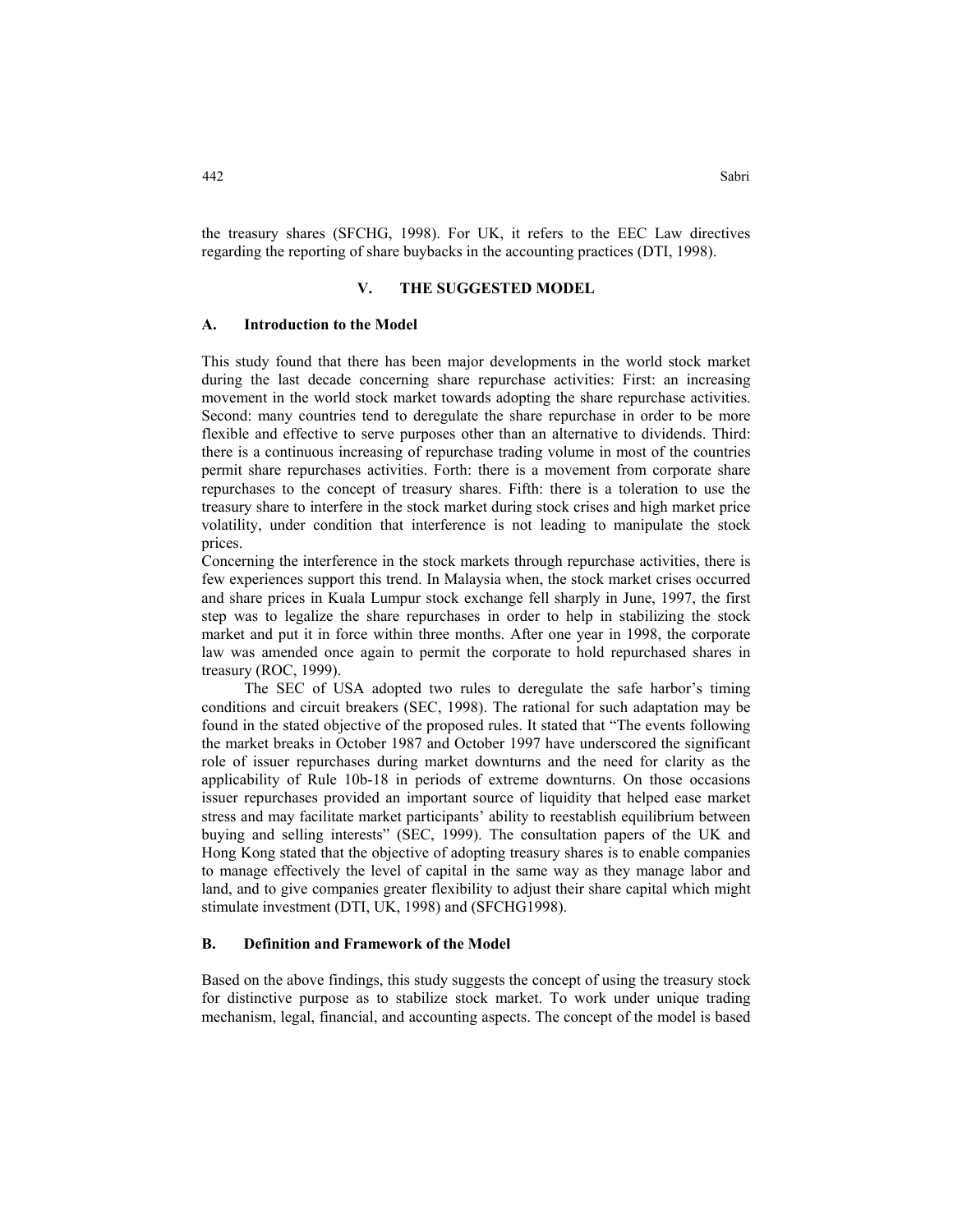on the firm's interference in the stock market to buy its' own shares if the share prices fall to a certain level, or if the performance index of the home stock exchange fall to a certain level. The repurchased shares may be held as long as the market situation requires. In order to be ready for reselling at a convenient time or when the share prices rise to stated level or the performance index of the home stock exchange improved to certain level. The stated level of interference may be when the market share value fall below the par value, or the book value or a point between them. Thus, timing and volume of reselling and repurchasing transactions is bounded by the stated ratios of market prices, or performance index of the home stock exchange were the company is listed. The balance of holding treasury share to be named as treasury shares for market stabilization.

The suggested model has to be authorized by the corporations' laws or by a resolution of the majority of stockholders as well as by the home stock exchange. The authorization is limited for one year and should be renewed annually after a careful audit of previous activities. The approval and announcement of share repurchase for this model should not apply to activities related share-repurchasing announcement substitute to dividends. Using this model should be exclusive for corporations listed in the stock exchange, in case of dual or cross listing in more than stock exchanges; this privilege should work only in the home stock exchanges. The daily stock repurchasing transactions should not exceed 50% of the trading volume for that day. In any situation the holding shares should not exceed 25% of the total share outstanding.

| Major elements | Measures and techniques                                               |
|----------------|-----------------------------------------------------------------------|
| Protection of  | Finance limits (minimum debit to equity ratio)                        |
| creditors and  | Finance from free reserves and retained earning                       |
| investors      | 25 % limit of outstanding shares                                      |
| Protection of  | To buy from open market in official stock exchange                    |
| shareholders   |                                                                       |
| Companies laws | Limited to public corporation                                         |
|                | Listed to listed companies in home stock exchanges                    |
|                | Permitted to repurchasing its own shares                              |
|                | Permitted to be hold as treasury shares                               |
| Stock exchange | Notification and approval of stock exchange for one fiscal year       |
| regulations    | transactions and to be renewed after auditing                         |
|                | Disclosures requirements                                              |
| Accounting     | Treasury shares to be presented as investment assets in the balance   |
| standards      | sheet                                                                 |
|                | Considering profit or loss in selling and repurchasing Of Treasury is |
|                | part of extraordinary income statement items.                         |
|                | Disclosures notes attached to financial statements                    |
| Stock market   | Establish a market and create a demand under specified conditions     |

**Table 8**

Framework of the suggested model using treasury stocks to stabilize the stock market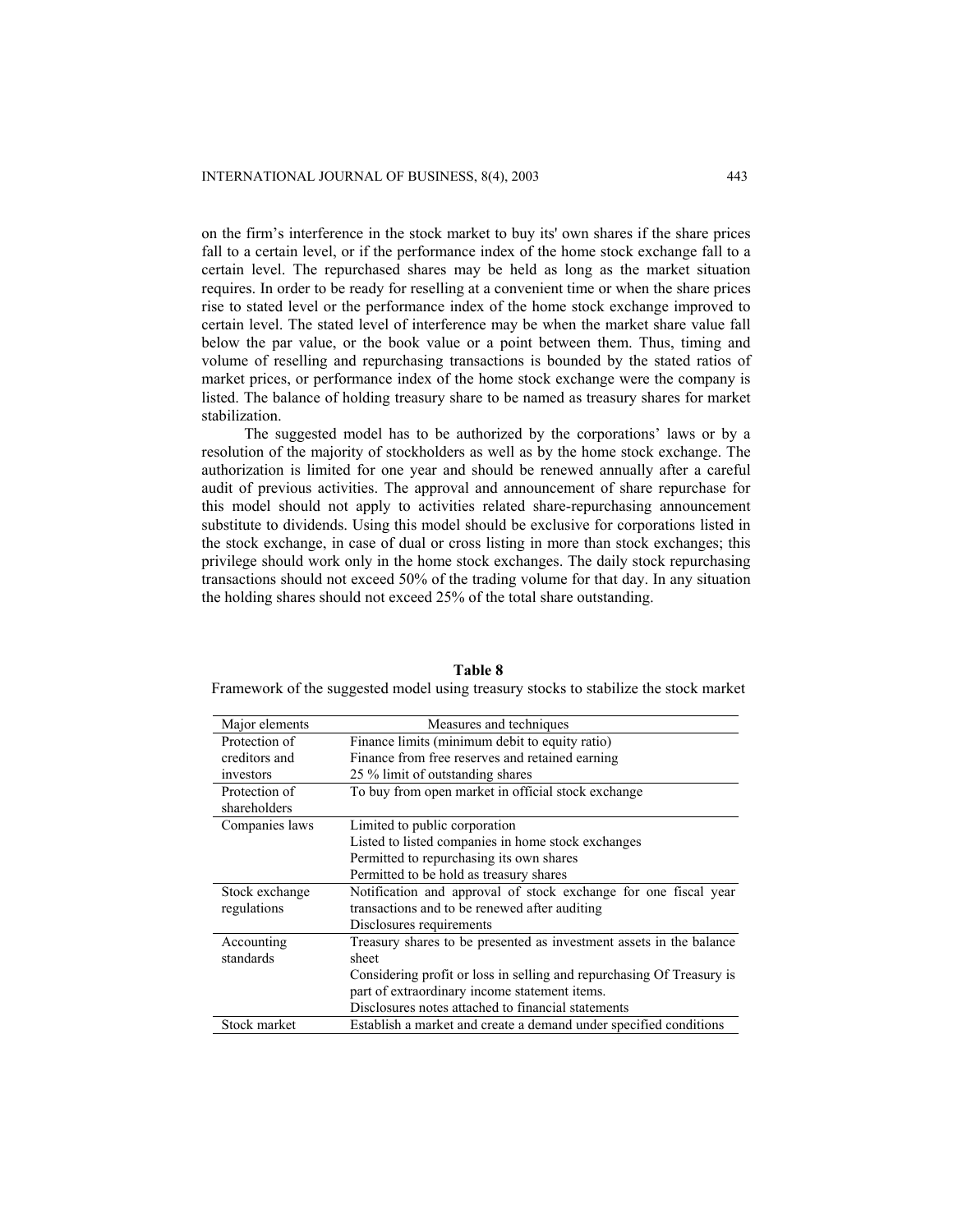trading Reselling and repurchasing is due to pre stated market price or performance level of stock exchange

 The stock repurchasing transactions may be regarded as stock transfers among shareholders rather than dividend distributions. The treasury shares should be presented as an asset under the caption of long-term investments in the assets side of the balance sheet statement. The net profit and losses from reselling shares transactions may be considered as period costs or revenues, thus they are to be recognized in income statements as other profits or losses accomplished from other portfolios. Disclosure notes should be attached to financial statements to indicate the balance, reselling and repurchasing of treasury shares by dates, numbers, and values. The free reserves are the only source of funds to be used for repurchasing transactions for holding treasury shares. A corporation should not interfere as a buyer for its own shares in the stock market based on this model to hinder a hostile takeover attempt or to serve other purposes such as employee option plans or for tax advantages. Table 8 summarized the framework and features of the suggested model.

#### **C. Rational of the Model**

Rational and methods of financing share repurchases are varied based on the stated purposes of the model, as presented in Table 9. It indicates that there are four models of share repurchases, with different rational, purposes and financing. Our concern is in the last model, which suppose to finance through special reserve fund, and to be part of the earned capital. The following is explanation of the rational of the suggested model, covering financing and marketing aspects as follows:

 Rational for financing: The suggested model aimed to interfere in stock market trading at certain conditions using a special reserve to be part of the earned capital. The owner equity of a firm includes two parts: the issued paid capital shares, and the earned capital. The earned capital includes various items based on the corporate laws of the different countries. In the majority of the world countries, the earned capital includes various items, such as mandatory reserves, voluntary reserves, share premium, and retained earning. In many countries and due to the corporate law requirements, the earned capital value is about several times of the paid capital. Accordingly, part of the earned capital may be specified for financing repurchasing treasury shares for stabilization of stock market.

 Rational for interfering in stock market**:** The major concern of market interference by a firm to repurchasing and reselling its own shares in all corporate legislators is to avoid manipulation of stock market, and prevent insider trading**.** For example, the major argument against holding treasury shares is related to market manipulation (SFCHG, 1998). Other arguments claim that a firm may be given an opportunity to create a false market or to manipulate the price of their shares, and may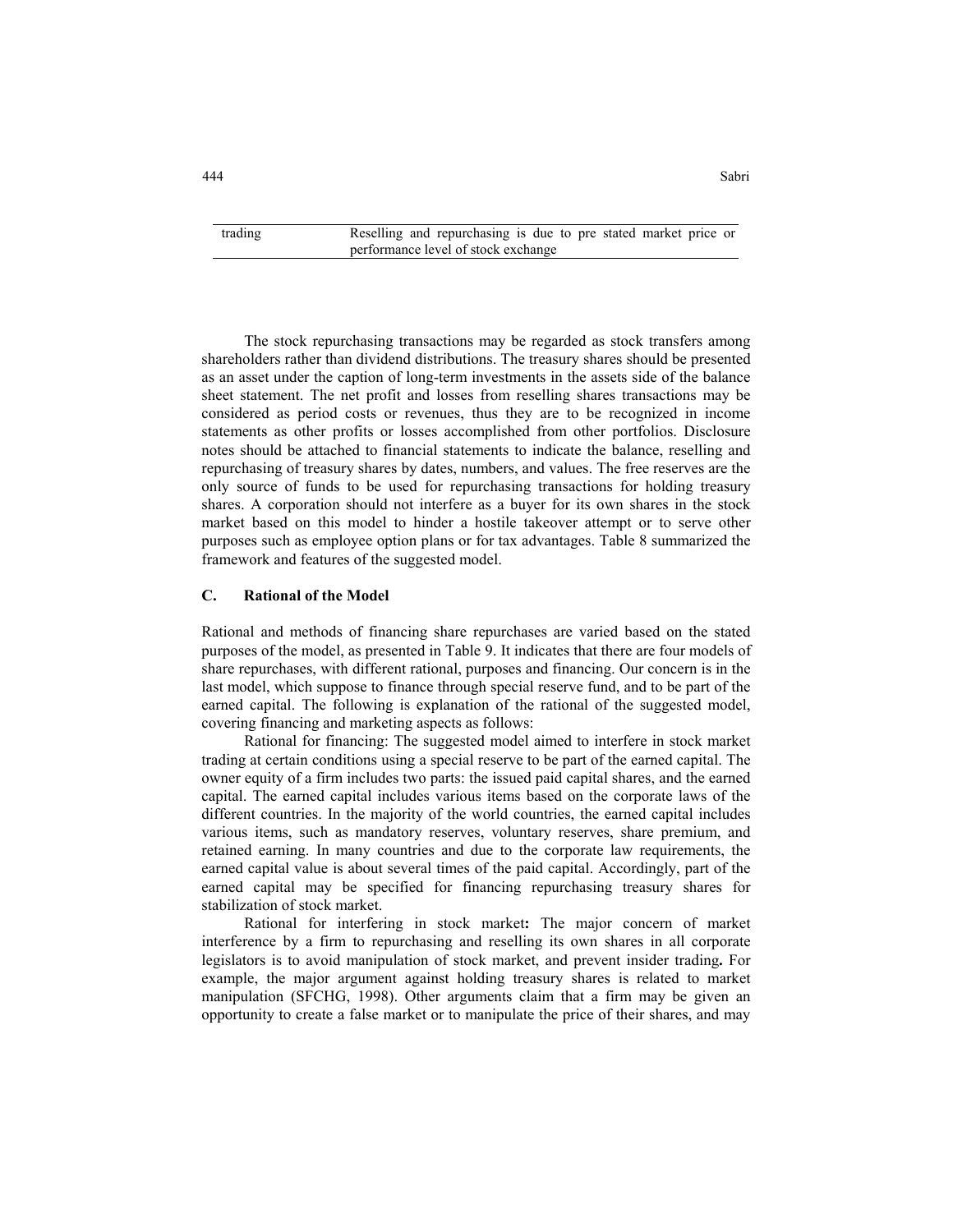support the share price artificially (DTI, 1998). The Malaysian Legislation repealed the permission for firms to offer financial assistance to other persons to buyback its own shares because the provision was misused after one year of application (ROC, 1999). In addition, one may claim that falling of stock prices may reflect fundamentals data, and it is better for a company to invest its available cash to implement specific reforms rather than repurchase its own shares.

| Objective                  | Sources of funds                      | Rational                 |
|----------------------------|---------------------------------------|--------------------------|
| Amortization of capital    | Excess in paid capital                | Redemption               |
| Alternative to dividends   | Excess in earned capital              | Cancellation for capital |
|                            |                                       | reduction                |
| To serve other purposes of | Excess in retained earning, new share | Treasury share for       |
| repurchase                 | issues, share premium                 | future cancellation      |
| To stabilize stock market  | Special reserved (earned capital)     | Treasury share for       |
| when market value is less  |                                       | reselling                |
| than book value            |                                       |                          |

**Table 9** Rational of share repurchase and treasury for different situations

Accordingly, this model suggesting that the interference time of stock market is bounded by certain levels of share prices or stock exchange performance index, and not by corporate management decisions, to the extend that there is a fund available in the special free reserve. The level of interference for repurchase may be set at the share book value, or at par value or at level in between. The market value of a share in stock market supposes to reflect the earned capital beside the par value, the present, and future expectation of the firm. Accordingly, there is justification for interference if market price falls below the book value assuming the fundamentals data of the firm is true. In some states and due to differences in corporate laws and reserve requirements, the level of interference may be set between share book value and share par value. Other levels of interference may be set based on stock exchange performance index, in order to react for falling of index due to adverse information, overreaction, and noise trading.

## **VI. SUMMARY AND CONCLUSION REMARKS**

This study aimed to examine the issue of share repurchase in the global stock market context. It used a sample of 36 countries that form 90% of the world market trade value. It found that there is an increasing movement in the world stock market towards adopting or deregulating the share repurchase activities as well as there is a significant change related to moving to the concept of treasury shares. In addition, there is a new trend to accept the concept of treasury share to strengthen the stock market during stock crises and in case of exceptional high market price volatility.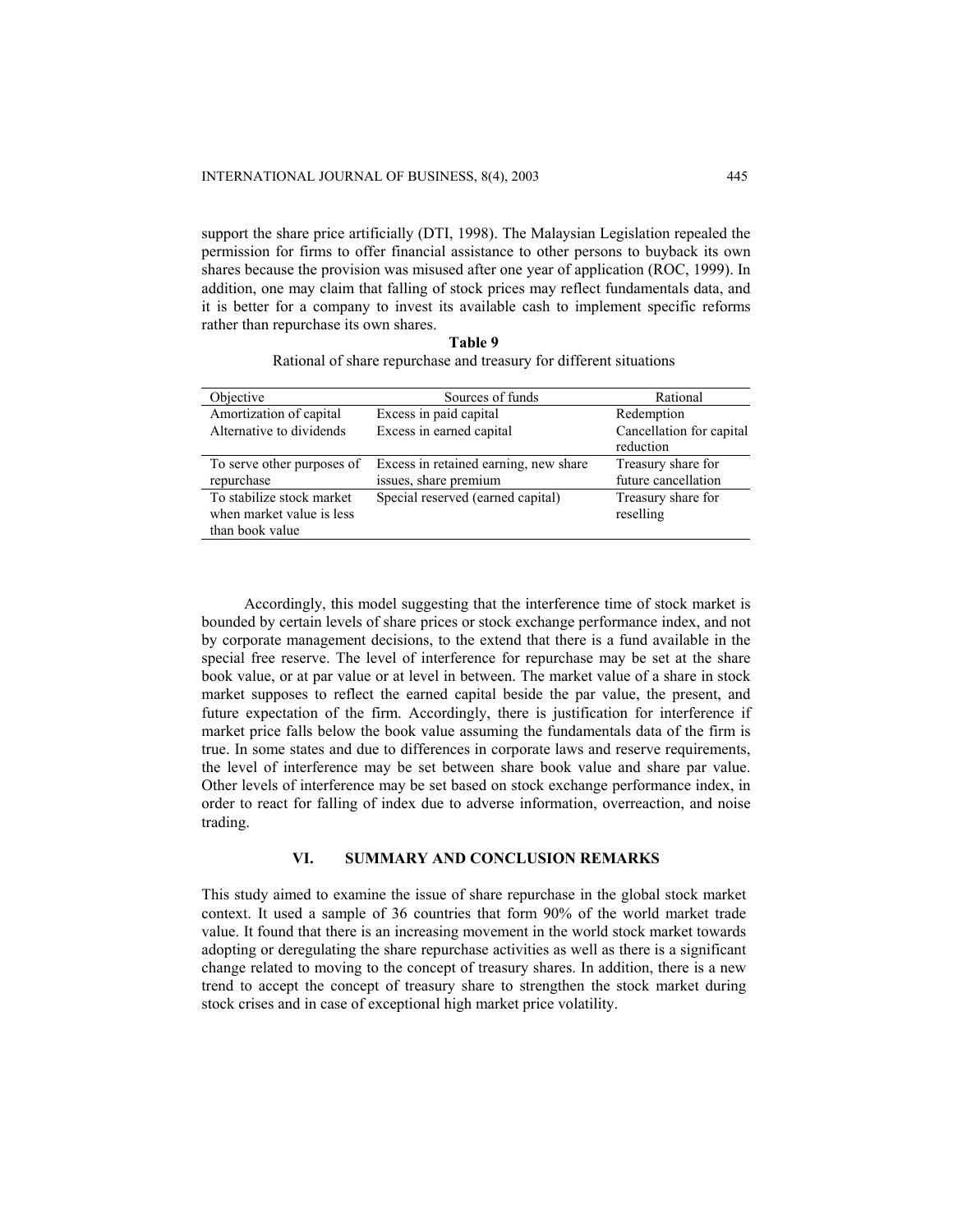The study found that there are some similarities as well as some differences between the selected sample of states, in regards to the corporate laws, stock exchanges regulations, and other related rules applied to the share repurchase and treasury activities. In addition, the tax practices are varied among the selected sample. This applies to income tax imposed on the corporate, or in the stockholder, or related to other fees. There are three accounting models for share repurchase and treasury activities, including the FASB of USA, the International Accounting Standards of IASC, and the EEC accounting directives.

 This study may conclude that the world stock market is affiliated to one of the following levels in regards to share repurchases:

- First level: not permitting the firm to buy its own share under any circumstances
- Second level: permitting share repurchase as an instrument of capital reduction.
- Third level: permitting the concept of holding firms' own shares for limited time.
- Forth level: permitting trading (reselling and buybacks) of treasury share in open stock exchange based on specific regulations and within finance and volume limits for specific purposes such as employee option plans and tax advantages.
- Fifth level: permitting free trading (reselling and buybacks) of the holding treasury shares in stock exchange to interfere in market to improve or absorb liquidity in certain conditions of stock market crises and high volatility prices using the suggested model.

 The sample of thirty-five countries is located at one level or another from the first to the fourth levels. In regard to the fifth level, the study found that some countries are close or moving slowly to this level such as US, but some restrictions still exist. The suggested model is dealing with the fifth level, and proposes that mechanism and regulations. In addition, this paper is an attempt to call corporate governance in all countries to investigate this issue which may enhance stock market prices in future stock market crises and noise trading. However, to examine the validity of the suggested model in an empirical way, may not be possible unless be adopted by some countries.

## **REFERENCES**

- ASB (1998) *Financial Reporting Standard: No. 4 Capital Instrument* (Accounting Standard Board, UK).
- Athens Stock Exchange, 2000, *Athens Stock Exchange Factbook*, (September, Athens)
- Badrinath, S. G. and Nikhil Varaiya, 2000, *The Share Repurchase Decision: Causes Consequences and implementation Guidelines* (Working Paper, Financial Executive Research Foundation)
- Bagwell, Laurie S., 1992, "Dutch Auction Repurchases: An Analysis of Shareholder Heterogeneity," *Journal of Finance* (47) 129-140.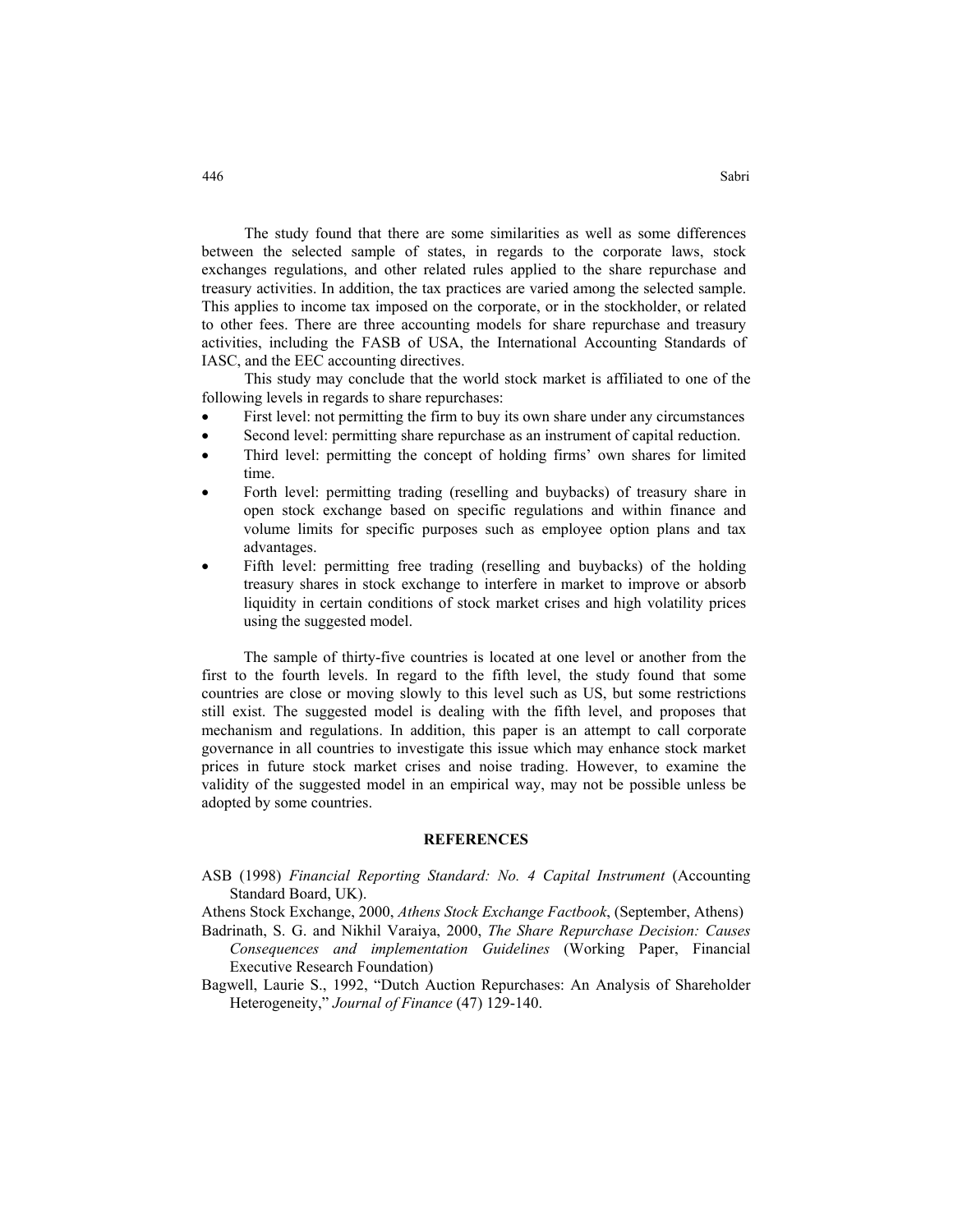- Barth, Mary E. and Ron Kasznik, 1999, "Share Repurchases and Intangible Assets," *Journal of Accounting and Economics* (Vol.28) 211-241.
- Best, R. W., R. J. Best and G W. Hodges, 1998, "The Effect of Self- Tender Offers on Earnings Expectations," *The Journal of Financial Research* (Vol. 21, No.2) 123- 139.
- CGRK Consulate General of the Republic of Korea, 2000, *A LG Securities Report* (Korean Economy Daily Report, Consulate General of the Republic of Korea CG No. 450)
- Chou, Stanley, 2000, "Regulators Complete Regulations for Stock Buybacks," *the Taipei Times Online* (August).
- Comment, R., and G. A. Jarrell, 1991, "The Relative Signaling Power of Dutch Auction and Fixed- Price Self-Tender Offers and Open Market Share Repurchases," *Journal of Finance* (46) 1243-1271.
- Country Finance, 2000, *Share Buybacks reach new level of Popularity* (Country Finance, International Financial Center) March 13.
- DÆmello, Ranjan and Pervin K. Shroff, 2000, "Equity Undervaluation and Decision Related to Repurchase Tender Offers: An Empirical Investigations," *Journal of Finance* (55); 2399-2424.
- DTI, 1996, *Financial Assistance by A company for the acquisition of its own shares: A consultative Document* (May, Department of Trade and Industry, UK).
- DTI, 1998, *Share Buybacks: A consultative Document* (May, Department of Trade and Industry, UK).
- DTI, 1999, *Purchase By Companies of Their Own Shares For Holding in Treasury* (December, Department of Trade and Industry, UK).
- DTI, 1999, *Using Capital Profit: A consultative Document* (May, Department of Trade and Industry, UK).
- EEC, 1999, *Fourth Council Directive 78/660/EEC of 1978 and its amendments to 1999* (EUR Lex).
- EEC, 1999, *Second Council Directive 77/91/EEC of 1976 and its amendments* (EUR Lex).
- FASB, 1995, *Technical Bulletin No. 85-6 Accounting for a Purchase of treasury Shares and costs Incurred in Defending against a Takeover Attempt* (Financial Accounting Standard Board, USA).
- FASB, 1998, *Capital Stock: Treasury Stock Section C23 Accounting Standards Current Text: General Standards* (Irwin, Illinois).
- Fenn, George W. and Nellie Liang, 2000, "Corporate Payout Policy and Managerial Stock Incentives," *Journal of Financial Economics* (Forthcoming).
- GC, 1998, *Concealed Profit Distribution and Share Buybacks Global Counsel* (Volume III, November).
- Gelb D. S., 1999, "Accounting Disclosures and Corporate payout Policy: Special Dividends Versus Stock Repurchases," *Journal of Accounting, Auditing & Finance* (Vol. 14, No.4) 385-400.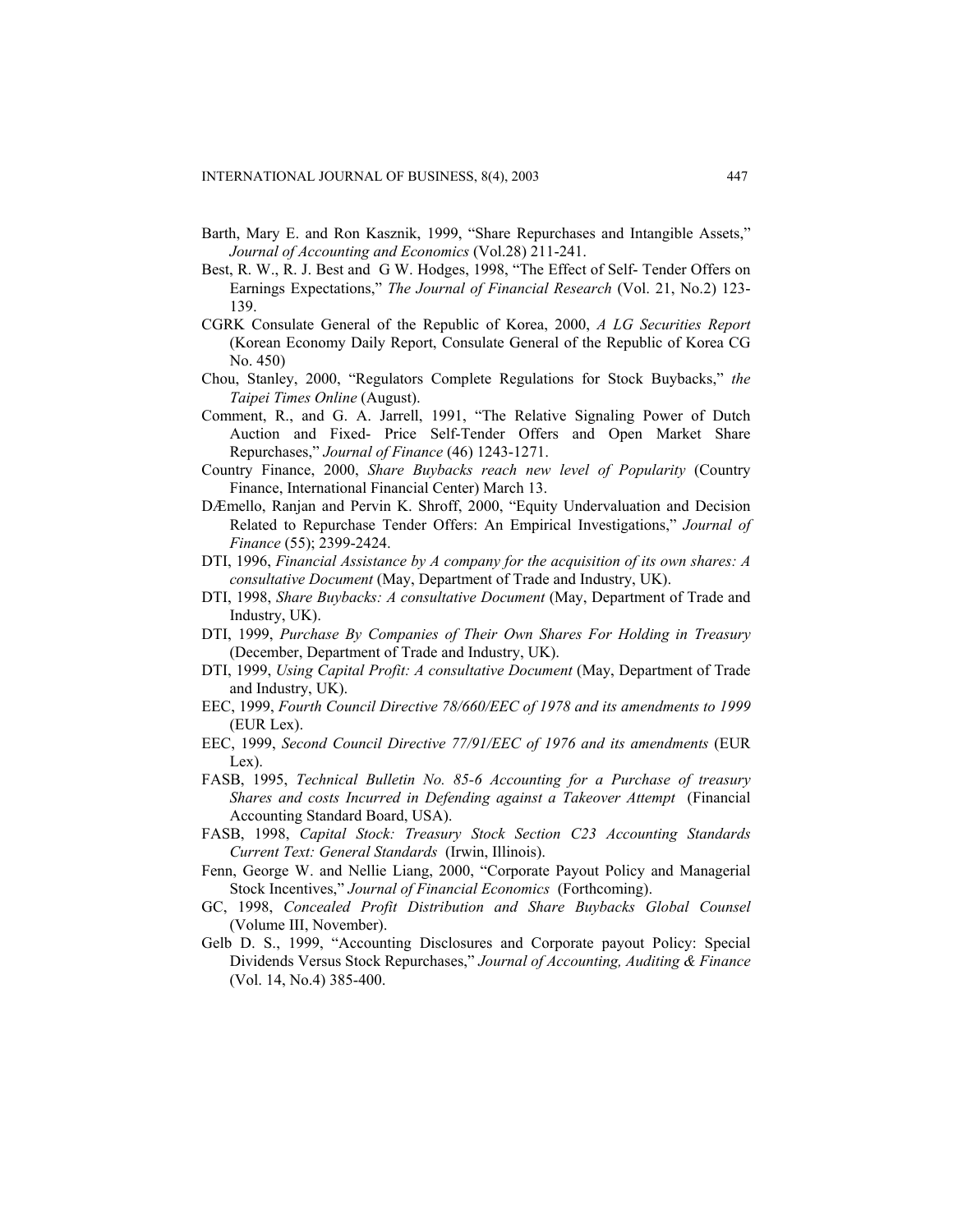- Gelb D. S., 2000, "Corporate Signalling with Dividends, Stock Repurchases and Accounting Disclosures: An Empirical Studies," *Journal of Accounting, Auditing & Finance* (Vol. 15, No.2) 99-120.
- Guay, Wayne and Jarrad Harford, 2000, "The Cash-Flow Permanence and Information Content of Dividend Increases Versus Repurchases," *Journal of Financial Economics* (Vol. 57) 385-415.
- Harris, T.C., and I. M. Ramsey, 1995, "An Empirical Investigation of Australian Share Buy-Backs," *Australian Journal of Corporate Law*, 4, 393-416
- Herreveld, Frank, 2000, *Share Buybacks in the Netherlands Global Counsel* (Volume V, No. 3 April).
- HKJ, 1988, *Corporate Law of 1989, Article No. 124* (Amman, Jordan).
- Huctchison, Dave, 1999-2000, "Stock Repurchase Programs: Economic Principles," *Bank Accounting and Finance* (winter) 35-40.
- IASC, 2000a, *Interpretation SIC-16 Share Capital- Reacquired Own Equity Instruments: Treasury Shares* (International Accounting Standards Committee, United Kingdom).
- IASC, 2000b, *Interpretation SIC-17 Equity- Costs of an Equity Transactions* (International Accounting Standards Committee, United Kingdom).
- IFC, 2000, *Emerging Stock Markets Factbook 1999* (Standard & Poor's and International Financial Corporation, Washington, D. C.)
- Ikenberry, David, Josef Lakonishok, and Theo Vermaelen, 1995, "Market Underreaction to Open Market Share Repurchases," *Journal of Financial Economics*, (Vol. 39, October) 181-208.
- Ikenberry, David, Josef Lakonishok, and Theo Vermaelen, 2000, "Stock Repurchases in Canada: Performance and Strategic Trading," *Journal of Finance*, (Vol. 55) 2373-2397.
- IMF, 2000, *International Capital Markets*, (International Monterey fund, Washington) September,
- IRAS, 2000, *Tax Treatment of On-Market Share Buybacks through Special Trading Counters* (Inland Revenue Authority Of Singapore, February).
- Jagannathan, Murali, Clifford P. Stephens and Michael S. Weisbach, 2000, "Financial Flexibility and the Choice between Dividends and Stock Repurchases," *Journal of Financial Economics* (Vol. 57) 355-384.
- JFEO, 1998, *Bold Action is needed to Revive the Securities Market* (Japan Federation of Economic Organizations).
- Kamal, Swati and Dilip Maitra, 1998, "Buyback: A Symbolic Step," *Business Today* (November, 25).
- Lamba, A. and I. M. Ramsay, 2000 "Share Buyback in a Highly Regulated and Less Regulated Market Environment," (University of Melbourne, Working paper).
- Li, Kai and William McNally, 2000, "Information Signaling or Agency Conflicts: What Explains Canadian Open Market Share Repurchases?" (The University of British Columbia).
- Liang J. Nellie and Steven A. Sharpe, 1999, *Share Repurchases and Employee Stock Options and Their Implications for S&P 500 Share Retirements and Expected*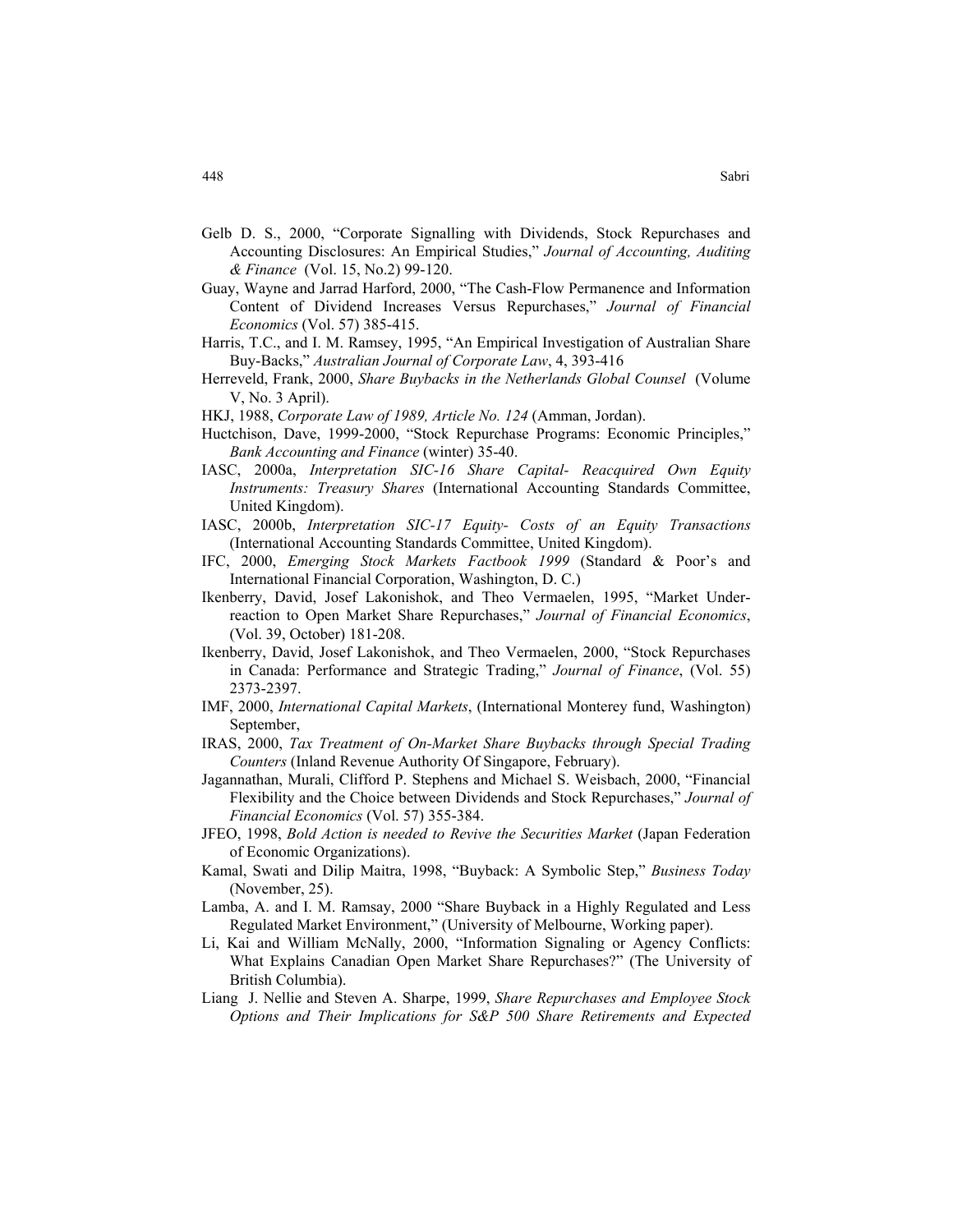*Returns* (Division of Research and Statistics Federal Reserve Board, Washington, D.C. November).

- Lie, Erik and John J. McConnell, 1998, "Earnings Signals in Fixed-price and Dutch Auction Self-tender Offers," *Journal of Financial Economics*, 49 No.( 2) 161-186
- McNally, William J., 1998, "Who Wins in Large Stock Buybacks- Those Who Sell or Those Who Hold?" *Journal of Applied Corporate Finance* (Vol. 11, No. 1) 78-89.
- McNally, William J., 1999, "Open Market Stock repurchase signaling," *Financial Management* (Vol. 28, No. 2).
- Moore Stephen and John Silivia, 1995, "The ABCs of the Capital Gains," *Tax Policy Analysis* (No. 242, October, 4).
- Nohel Tom and Vefa Tarhan, 1998 "Share Repurchases and Firm Performance: New Evidence on the Agency Costs of Free Cash Flow," *Journal of Financial Economics* (Vol. 49) 187-222.
- NZSE, 2000, *Listing Rules: Section 7 Issues and Buybacks of Securities* (New Zealand Stock Exchange).
- OECD, 2000, *Corporate Government in Japan: Financial Market Trends* (OECD Corporate Affaires).
- Ofer, Aharon and Anjan V. Thakor, 1987, "A Theory of Stock Price Responses to Alternative Corporate Cash Disbursement Methods: Stock Repurchases and Dividends," *Journal of Finance* (No. 2) pp. 365-389.
- Oliver, Joseph R and Katherine S. Moffeit, 2000, "Corporate Share Buybacks," *The CPA Journal* (August).
- Otchere, Isaac and Matthew Ross, 2000, "Do Share Buy Back Announcements Convey Firm Specific or Industry-Wide Information? A Test of the Undervaluation Hypothesis" (Working Paper)
- Pellens, Bernhard, 2000, *Share Repurchases* (Chair of International Accounting Share Repurchases, University of Bochum, Germany).
- Perrin, Sarah, 2000, "Buyback Favours," *Accountancy* (February) 34-35.
- Persons, John C., 1997, "Heterogeneous Shareholders and Signaling with Share Repurchases," *Journal of Corporate Finance* (Vol. 3) 221-249.
- Price- Coopers, 1988, *Tax Implication of Share Buybacks* (Pricewaterhouse coopers, South Africa).
- Rau, Raghavendra P. and Theo Vermaelen, 2000, "Regulation, Taxes and Share Repurchases in the UK" (November, working Paper).
- Rees, W., 1996, "The Impact of Open Market Equity Repurchases on UK Equity Prices," *European Journal of Finance* (Vol.2) 353-370.
- ROC, 1999, *Issues in the Year 1998: Share Buybacks* (Registrar of Company, Kuala Lumpur).
- SEC, 1998, *Proposal Rule: Purchases of Certain Equity Securities by the Issuer and Others* (Proposal Rule: S7-27-98 (SEC, New York).
- SEC, 1999*, Final Rule: Purchases of Certain Equity Securities by the Issuer and Others* (Release No.34-41905 (SEC, New York).
- SFCHG, 1998, *Consultation Paper on Treasury Shares* (Securities and Futures Commission of Hong Kong, November).